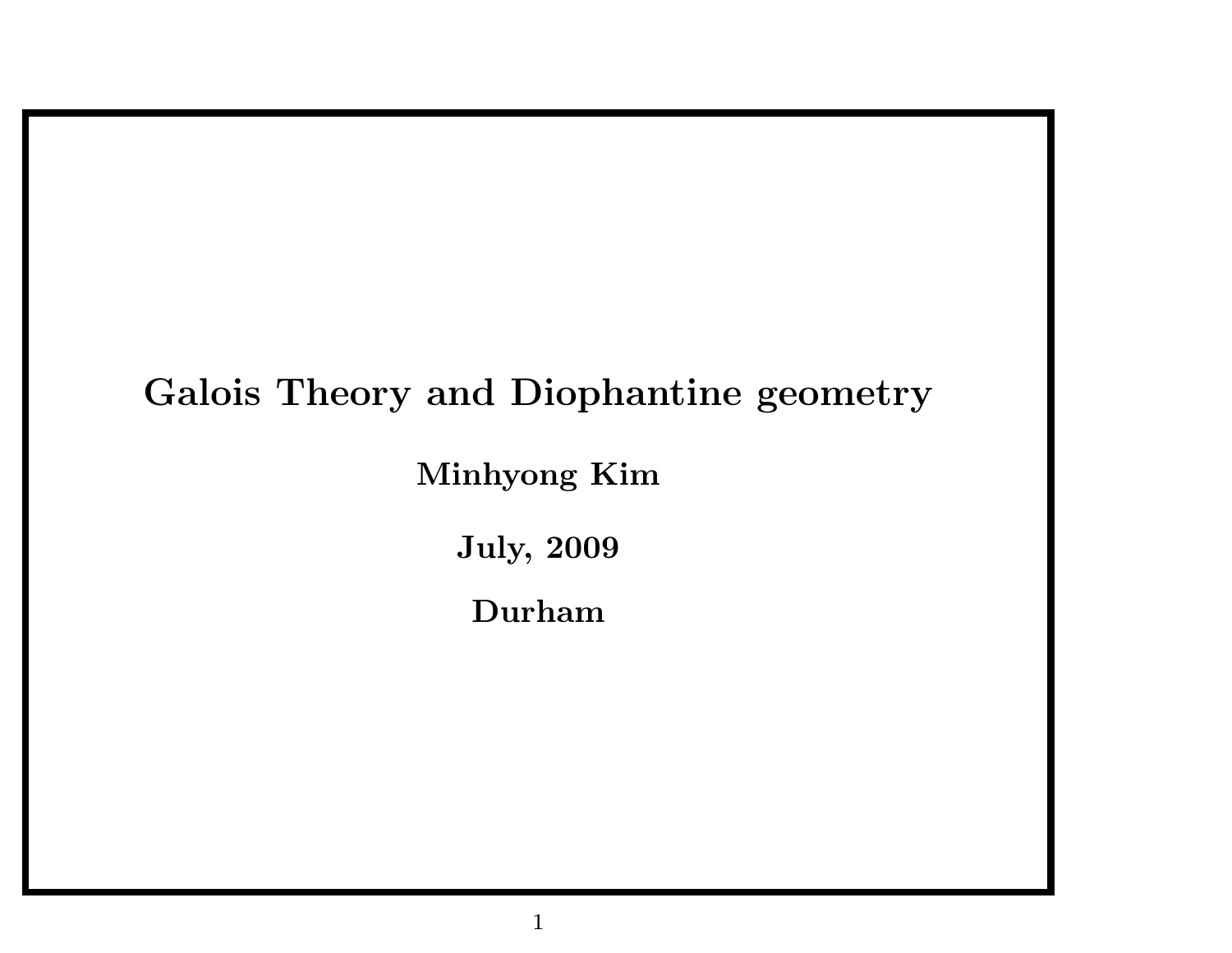### Preliminary Remark

In a number of situations, Galois cohomology provides a *descent* algorithm for computing the set of rational points of <sup>a</sup> variety.

-Algorithms related to sophisticated refinements of the Hasse principle. Often associated with simple varieties.

-Conjectural algorithms at the boundary of simplicity; especially, abelian varieties.

-Conjectural algorithms for generic varieties?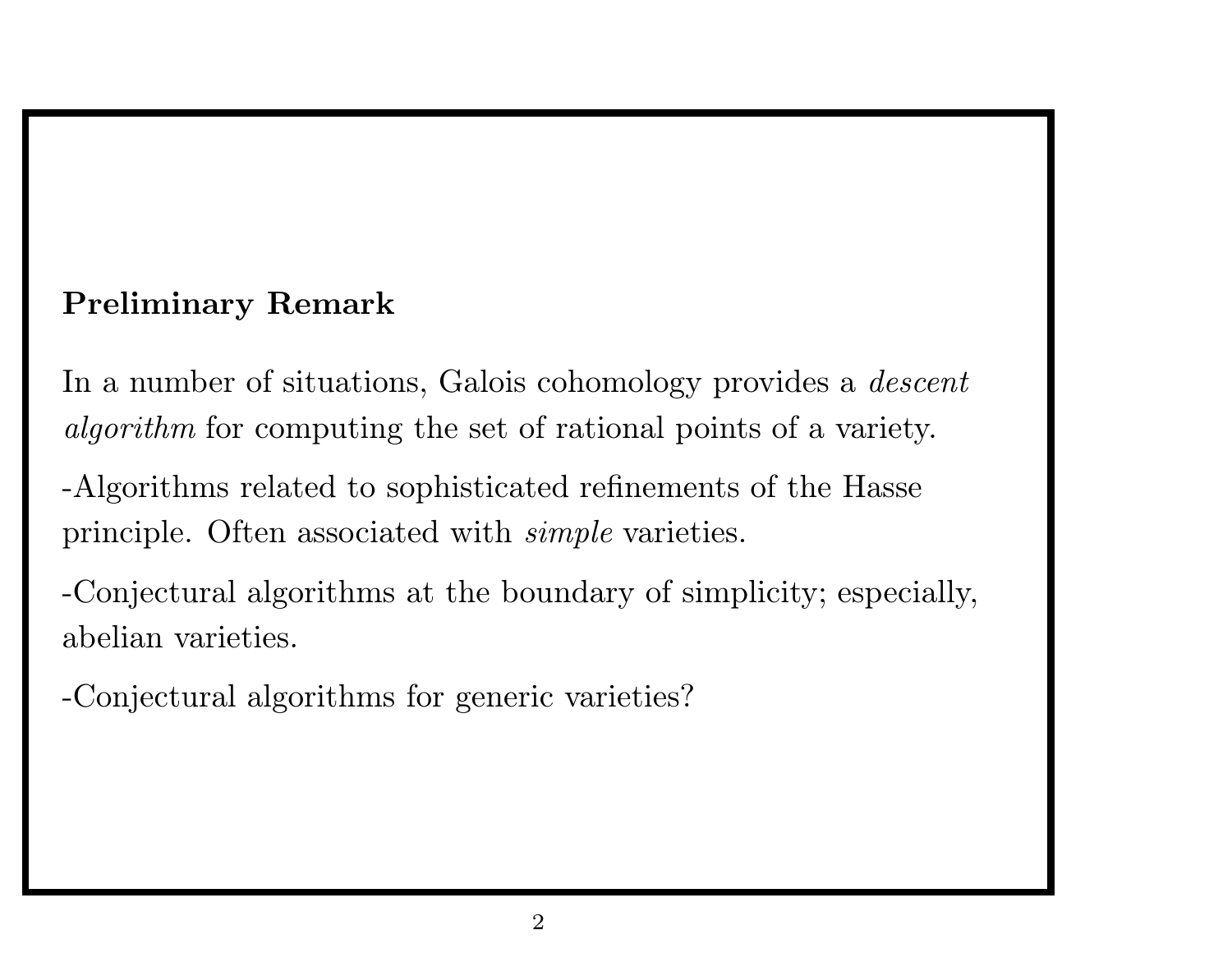#### Review of descent for elliptic curves

 $(E, e)$  elliptic curve over  $\mathbb Q$ .

 $G=Gal(\bar{\mathbb{Q}}/\mathbb{Q}).$ 

Fix a prime  $p$  (often  $p = 2$ ).

We have

$$
0{\rightarrow} E[p^n]{\rightarrow} E(\bar{\mathbb{Q}}) \xrightarrow{p^n} E(\bar{\mathbb{Q}}){\rightarrow} 0,
$$

an exact sequence compatible with G-action.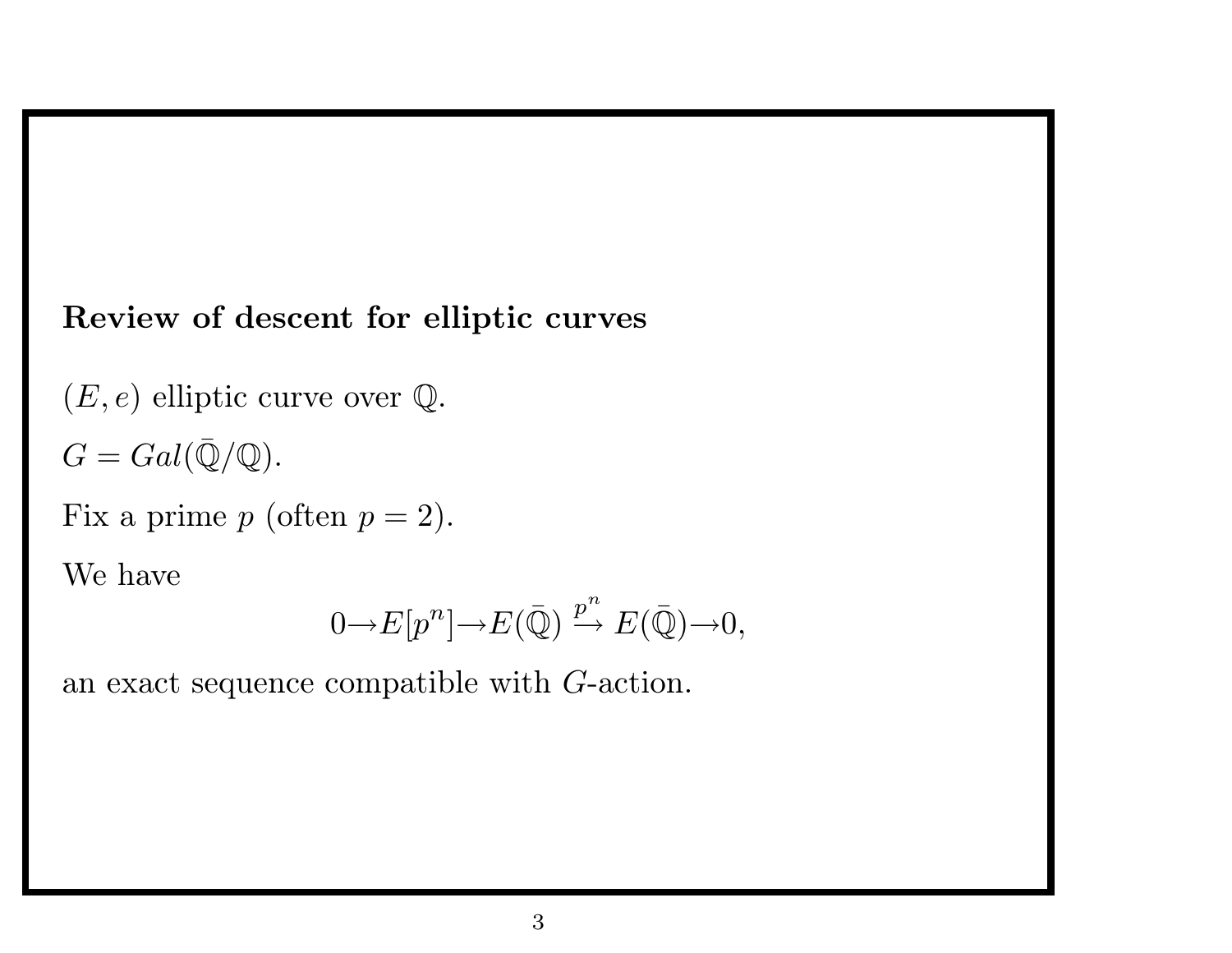This leads to an long exact sequence of Galois cohomology

$$
0 \to E(\mathbb{Q})[p^n] \to E(\mathbb{Q}) \xrightarrow{p^n} E(\mathbb{Q}) \xrightarrow{\kappa_n} H^1(G, E[p^n]) \to H^1(G, E)[p^n] \to
$$

and an inclusion

$$
E(\mathbb{Q})/p^n \hookrightarrow H^1(G, E[p^n]).
$$

The image is in fact severely constrained:

 $E(\mathbb{Q})/p^n \hookrightarrow H_f^1$  $f^1(G,E[p^n]) \subset H^1(G,E[p^n]).$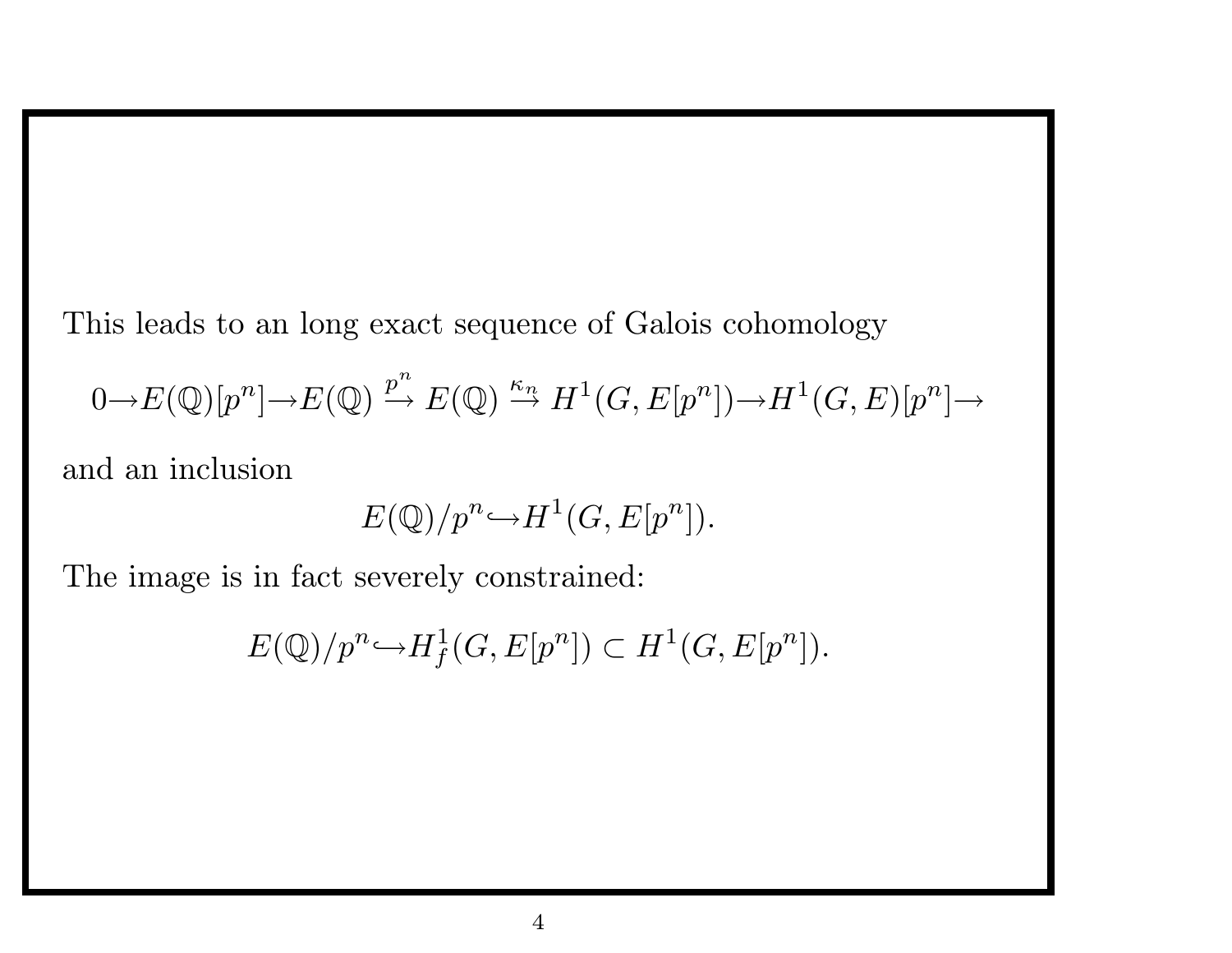The subspace  $H^1_f(G, E[p^n])$  can be defined by 'local' Galois theory, and can be computed, in principle. For example, it is often realized as <sup>a</sup> computable subspace of

 $\text{Hom}_N(C, E[p^n]),$ 

where

$$
N = \operatorname{Gal}(F_n/\mathbb{Q})
$$

for the field

 $F_n = \mathbb{Q}(E[p^n])$ 

generated by the coordinates of  $E[p^n]$ , and C is a suitable generalized ideal class group of  $F_n$ .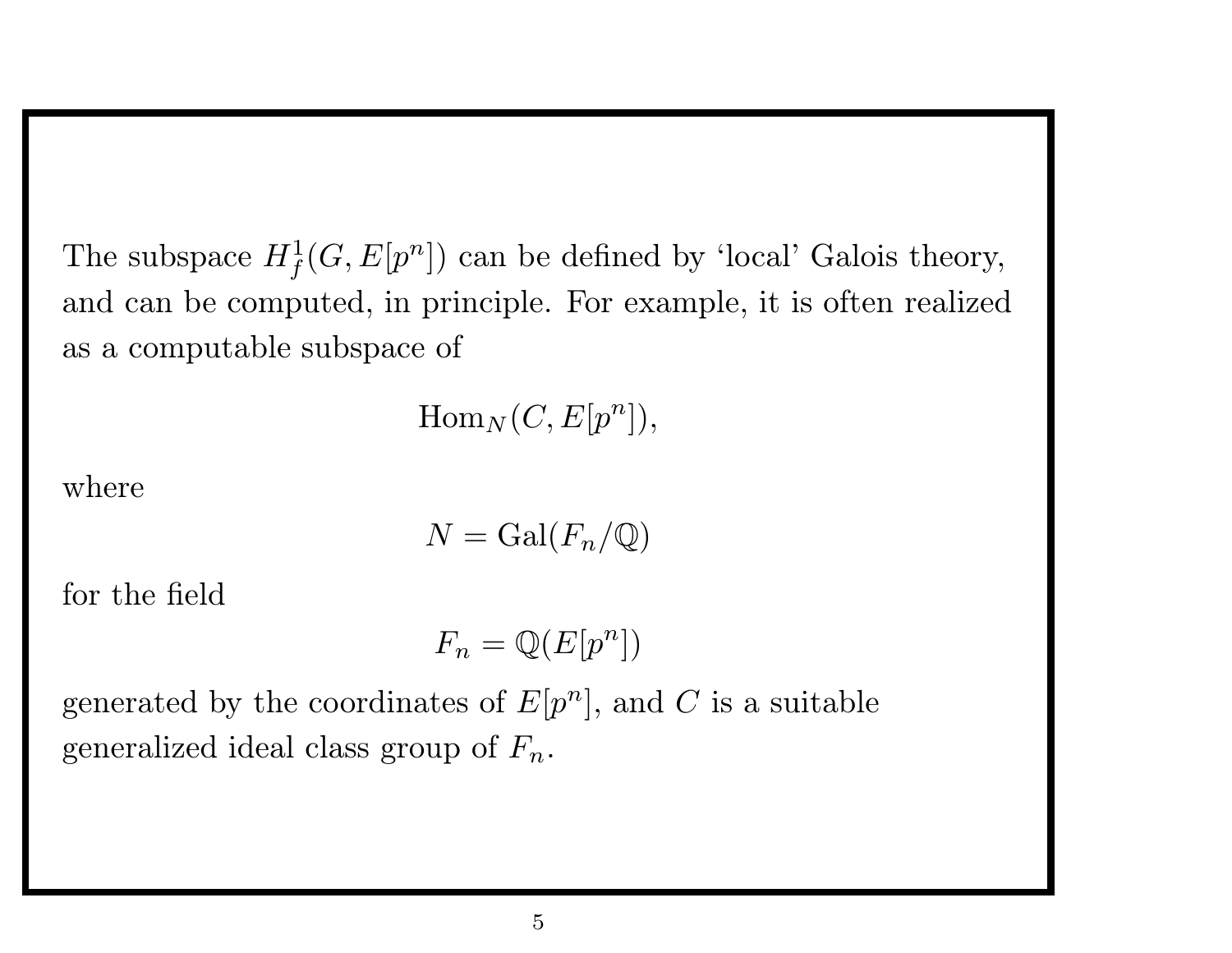The maps fit into <sup>a</sup> tower:



using which one can attempt to compute  $E(\mathbb{Q})$ .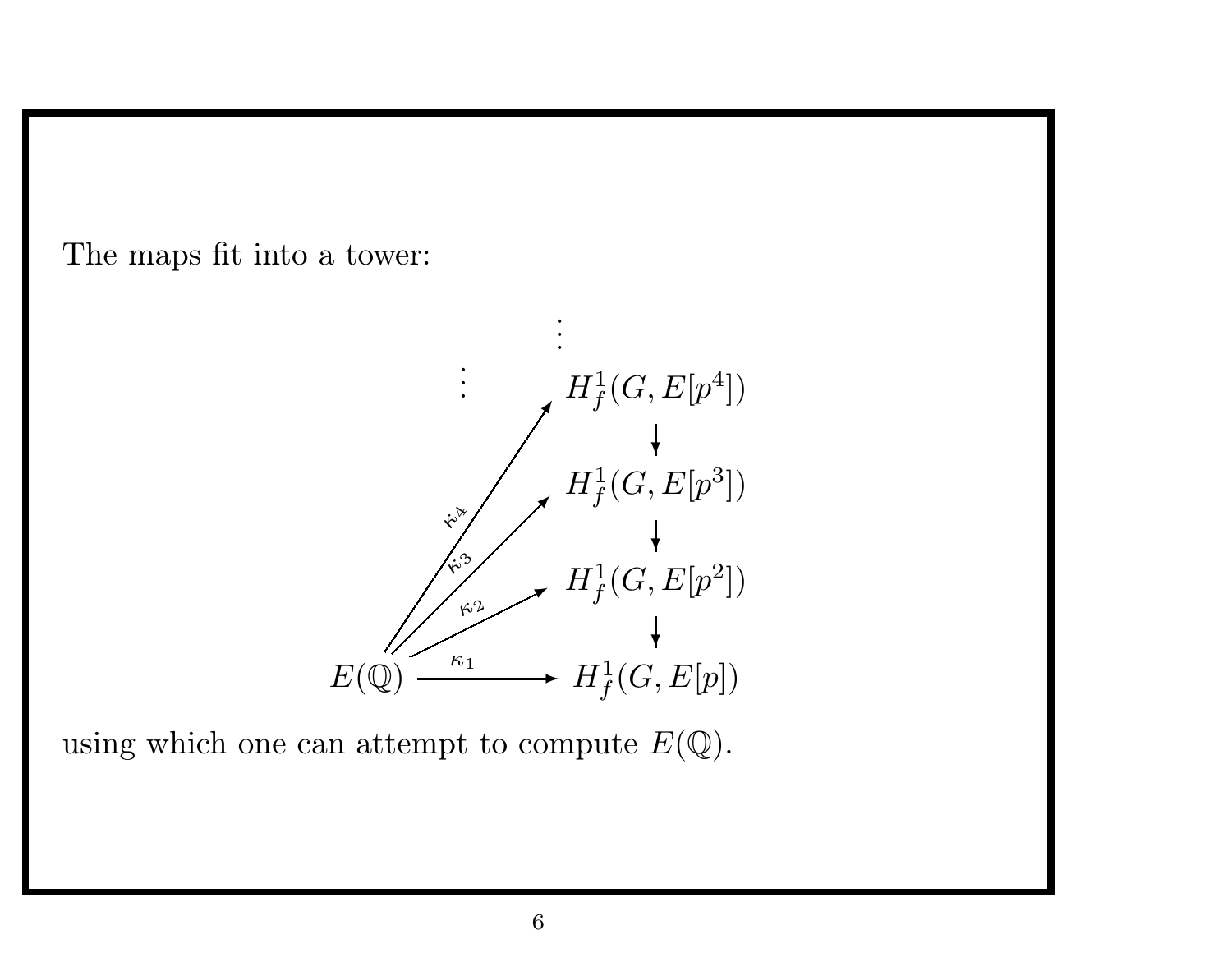There is in fact <sup>a</sup> decreasing sequence of subspaces

$$
\cdots H^1_f(G, E[p])_4 \subset H^1_f(G, E[p])_3 \subset H^1_f(G, E[p])_2 \subset H^1_f(G, E[p])
$$

where

$$
H^1_f(G, E[p])_i \subset H^1_f(G, E[p])
$$

consists of those elements that lift to  $H^1$  $\frac{1}{f}(G, E[p^i])$ . On the other hand, there is an *increasing* sequence of subsets

$$
E(\mathbb{Q})_{\leq 1}/p \subset E(\mathbb{Q})_{\leq 3}/p \subset E(\mathbb{Q})_{\leq 3}/p \subset \cdots \subset \cap_i H^1_f(G, E[p])_i,
$$

consisting of those classes  $E(Q)_{\leq i}/p$  coming from the points in  $E(\mathbb{Q})$  of height  $\leq i$ .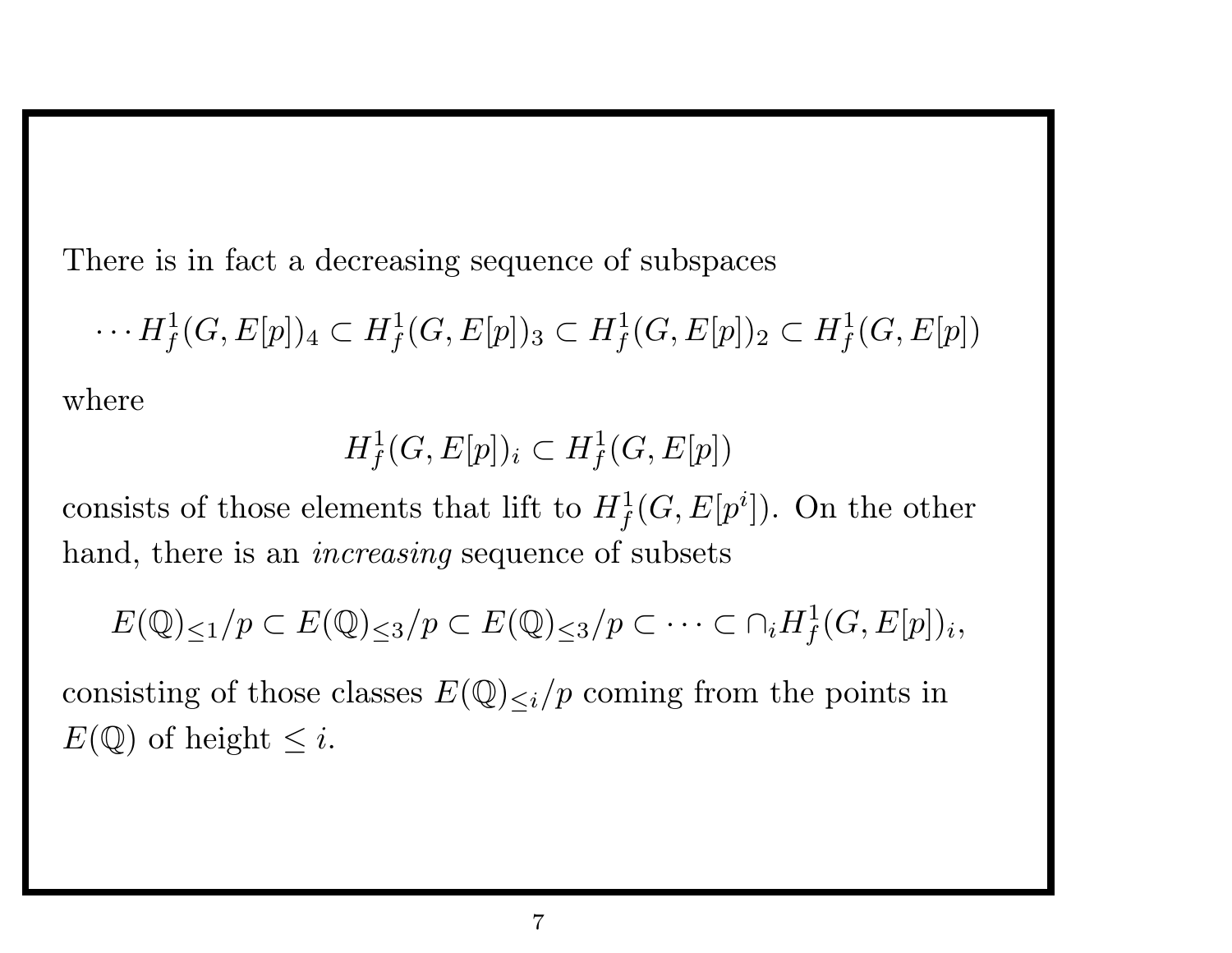That

$$
E(\mathbb{Q})_{\leq m}/p = H_f^1(G, E[p])_n
$$

eventually is a consequence of the *finiteness of the Tate-Shafarevich* group, which implies that

$$
E(\mathbb{Q}) \otimes \mathbb{Z}_p \simeq \varprojlim H^1_f(G, E[p^n]).
$$

This finiteness is <sup>a</sup> key component of the conjecture of Birch and Swinnerton-Dyer.

At this point, we would have

$$
E(\mathbb{Q})_{\leq m}/p = E(\mathbb{Q})/p \simeq H_f^1(G, E[p])_n
$$

and be able to compute the rank of  $E(\mathbb{Q})$  as well as a set of rational points generating <sup>a</sup> subspace of maximal rank. It is then straightforward to compute from these actual generators of  $E(\mathbb{Q})$ .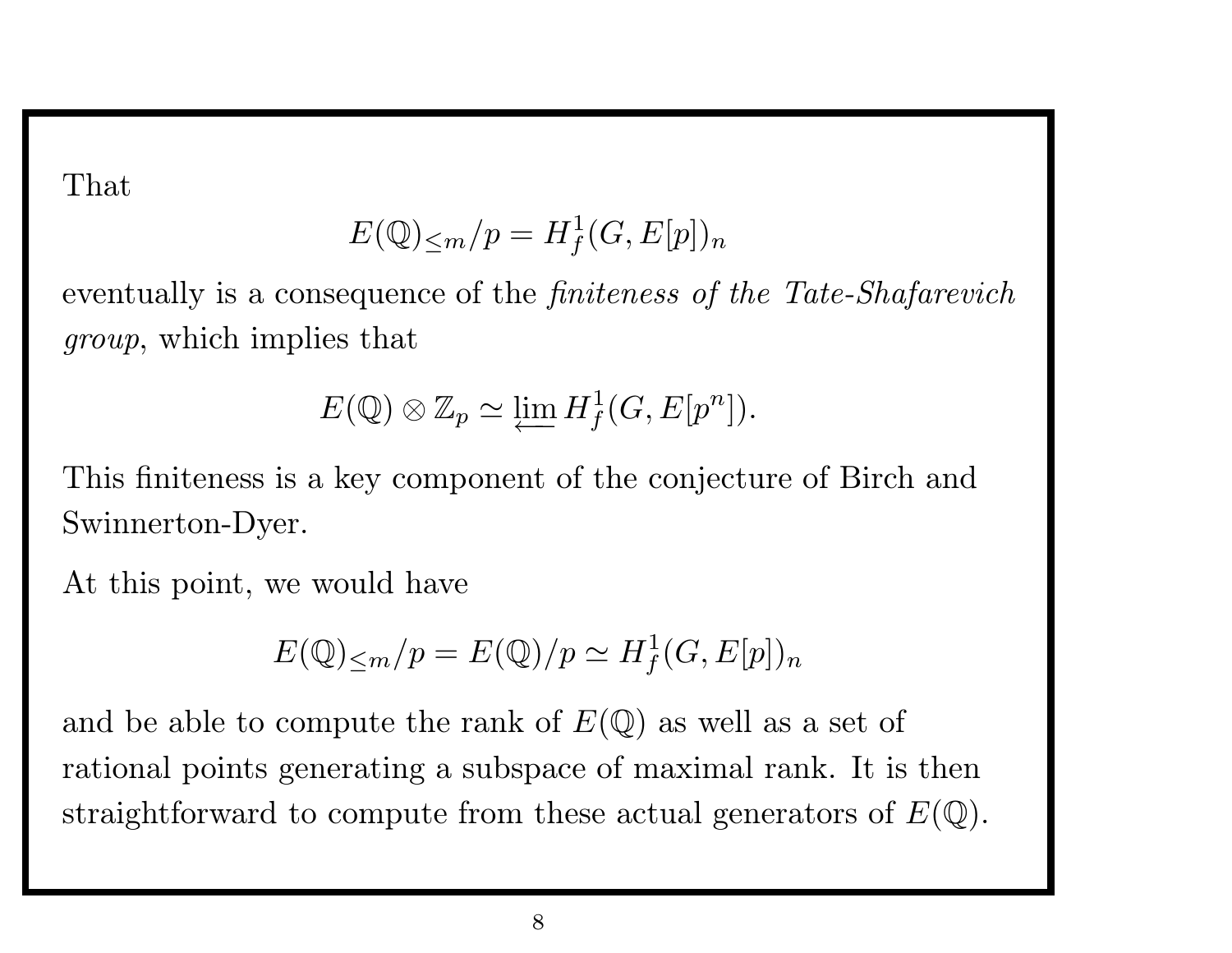Strategy:

1. Find a computable ambient space, e.g.,  $H_f^1$  $f^1_f(G,E[p])$  inside which to encode points.

2. Carve out the space of actual points inside this ambient space using <sup>a</sup> conjunction of <sup>a</sup> nested sequence of cohomological constraints and searching.

A deep assertion (e.g. finiteness of Sha) provides the termination of this algorithm.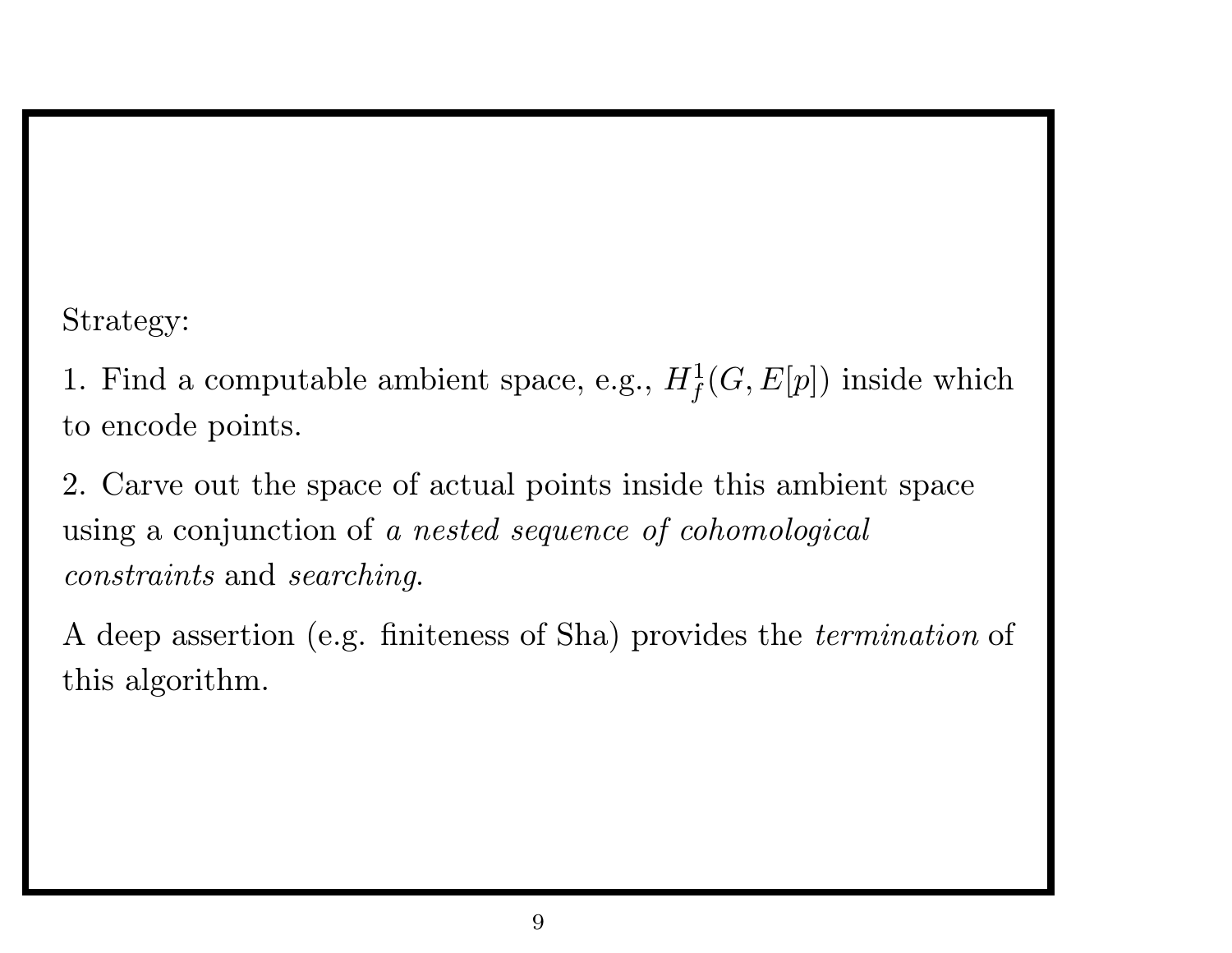### Non-abelian descent

 $(X, b)$ , pointed projective smooth curve of genus at least 2 defined over Q.

Approach  $X(\mathbb{Q})$  along two complementary paths:

- 1. Motivic descent;
- 2. Non-abelian profinite descent.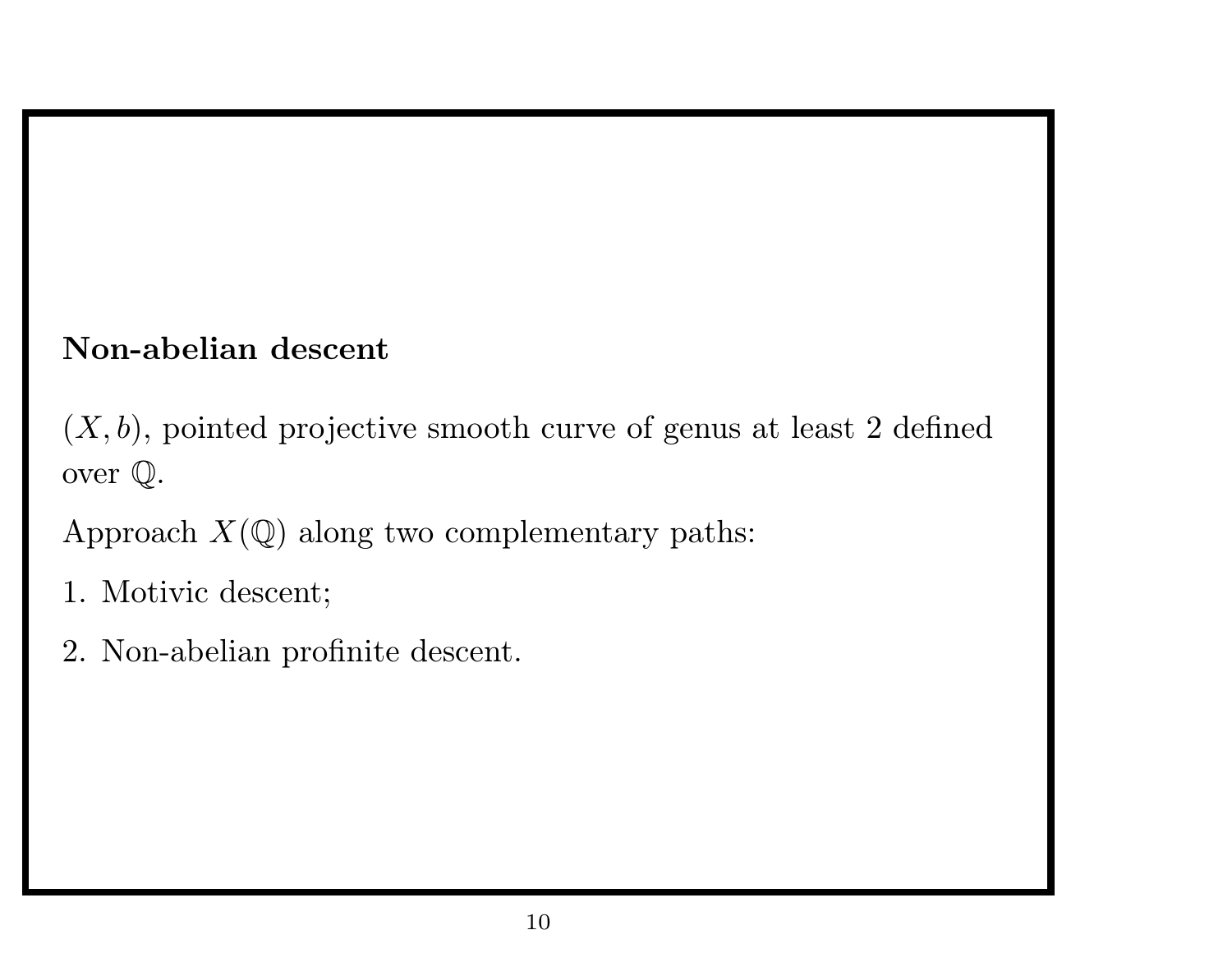#### Categorical Context

Study points  $x \in X$  via homotopy classes of paths

 $\pi_1(X; b, x)$ 

as <sup>x</sup> varies. Endowed with torsor structure coming from action of  $\pi_1(X, b)$ . Also various arithmetic structures corresponding to different theories of  $\pi_1$ . Thus, the study of points leads to the study of variation inside a moduli space of torsors for  $\pi_1(X, b)$ , realized as <sup>a</sup> non-abelian cohomology space.

This variation is entirely canonical, but involves homotopy rather than homology, and hence, tends away from the realm of motives.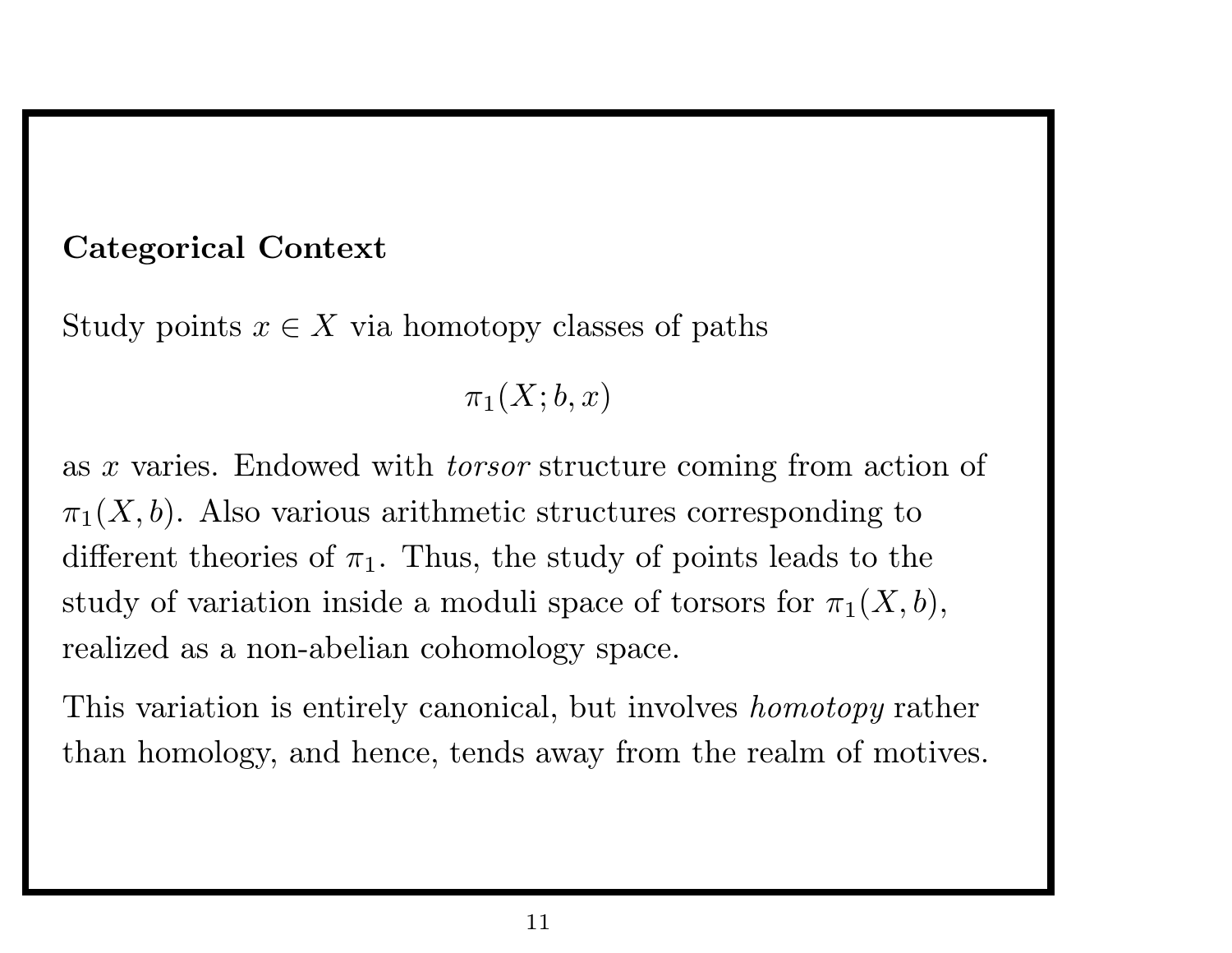Recall that the profinite fundamental group  $\pi_1^{et}(\bar{X},b)$  is constructed from the category  $Cov(\bar{X})$  of étale covers of  $\bar{X}$  as the automorphism group of the fiber functor

$$
F_b:Cov(\bar X){\rightarrow} \mathrm{Set},
$$

while the space of profinite paths is defined as

 $\pi_1^{et}(\bar X; b, x) := Isom(F_b, F_x).$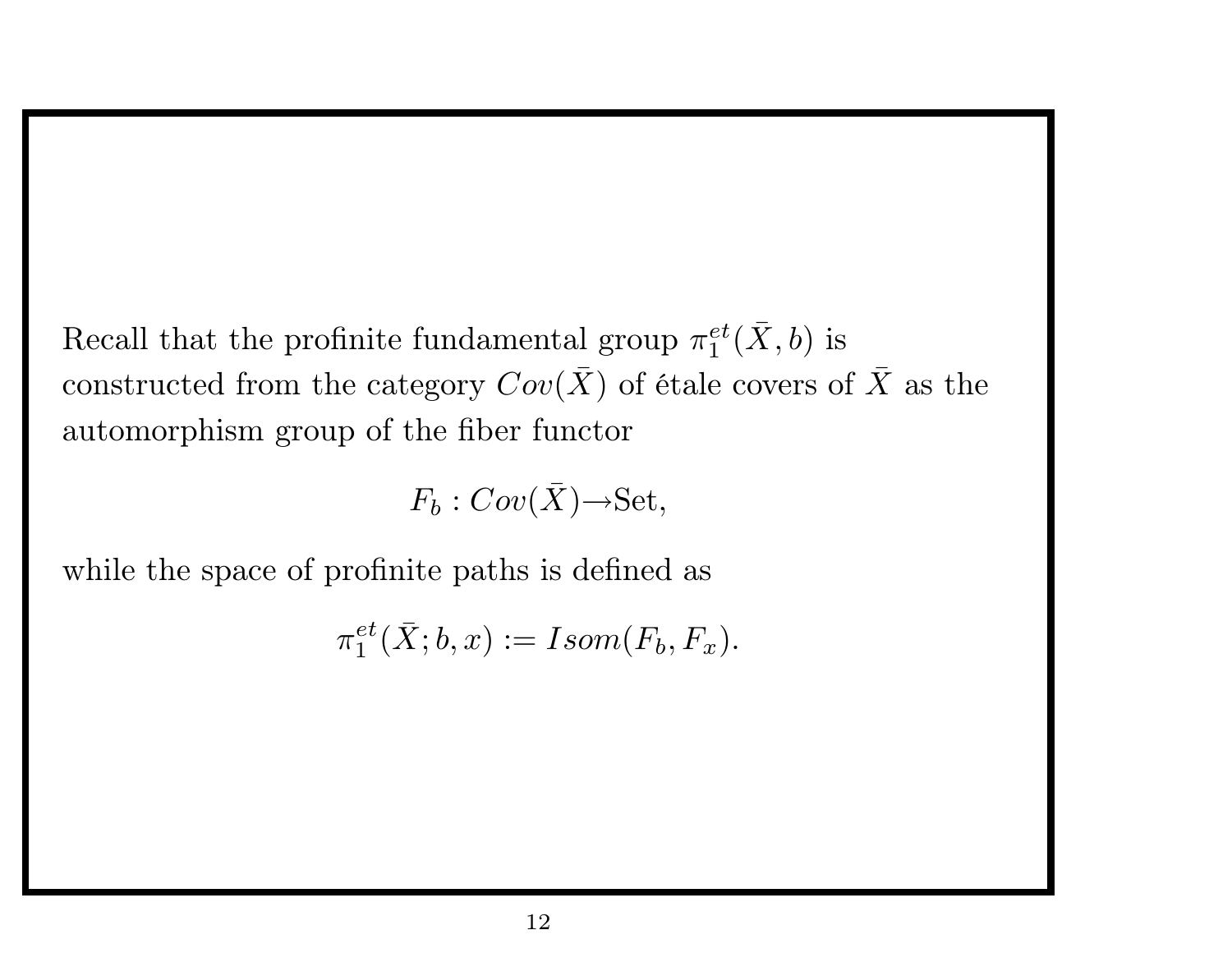Similarly, the motivic fundamental group

$$
U=\pi_1^{\mathcal{M}}(\bar{X},b)
$$

and path torsors

$$
P(x) := \pi_1^{\mathcal{M}}(\bar{X}; b, x)
$$

consist of various realizations constructed from fiber functors on natural Tannakian categories over  $\bar{X}$ .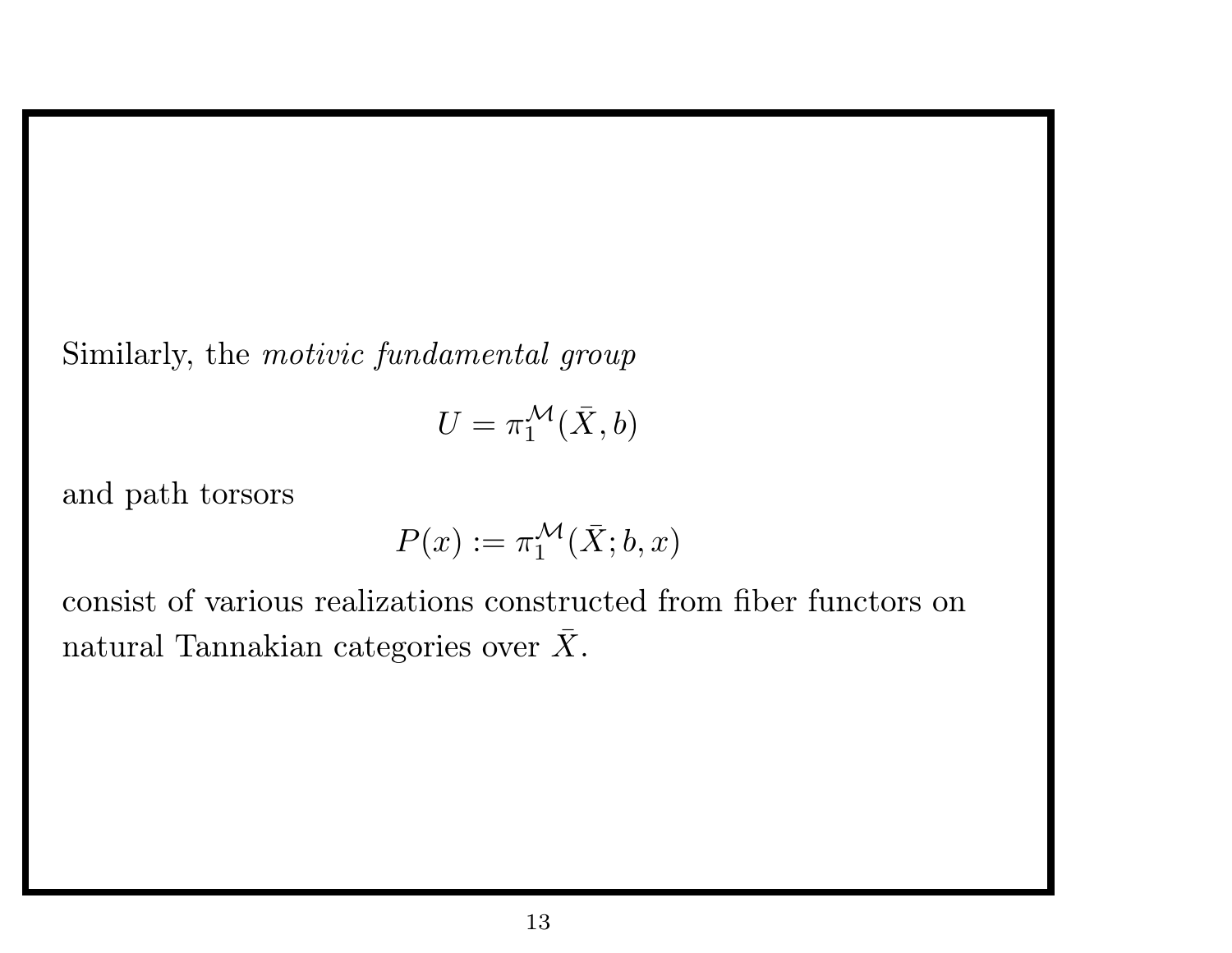**Category** 

$$
\mathrm{Un}(\bar X, \mathbb{Q}_p)
$$

of unipotent  $\mathbb{Q}_p$ -lisse sheaves on  $\bar{X}$  equipped with a fiber functor

$$
F_b^{et}: {\rm Un}(\bar X, {\mathbb Q}_p){\rightarrow}{\rm Vect}_{{\mathbb Q}_p}
$$

taking a sheaf to its stalk at  $b$ . Then

$$
U^{et} := \text{Aut}^{\otimes}(F_b);
$$
  

$$
P^{et}(x) := \text{Isom}^{\otimes}(F_b, F_x).
$$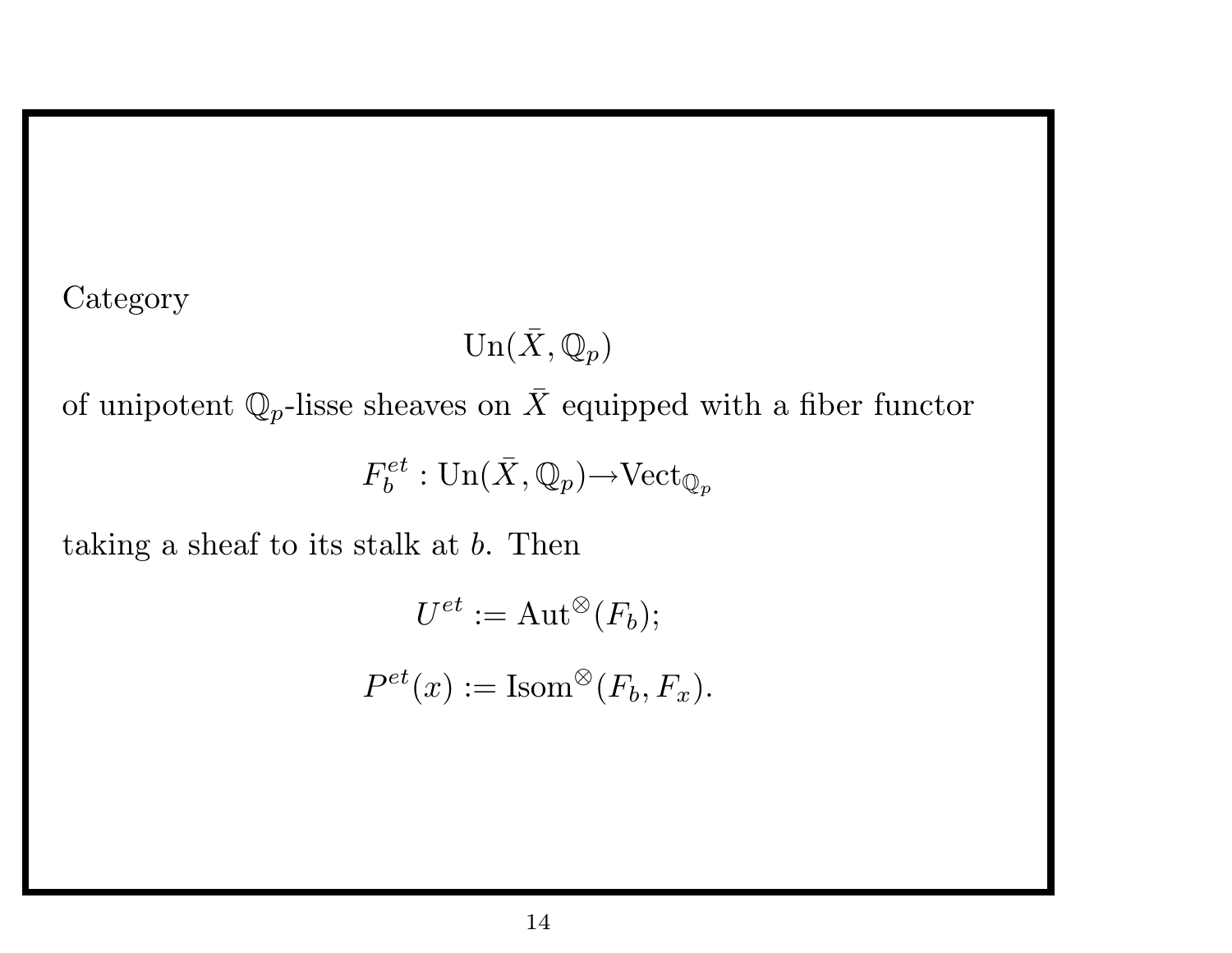Category

$$
\mathrm{Un}(X_{\mathbb{Q}_p}, DR)
$$

of unipotent vector bundles with connection on  $X_{\mathbb{Q}_p}$  equipped with <sup>a</sup> fiber functor

$$
F_b^{DR}: {\rm Un}(X_{\mathbb{Q}_p}, DR){\rightarrow}{\rm Vect}_{\mathbb{Q}_p}
$$

taking <sup>a</sup> bundle to its fiber at b. Then

 $U^{DR} := \text{Aut}^{\otimes} (F_h^{DR});$  $P^{DR}(x) := \text{Isom}^{\otimes} (F_b^{DR}, F_x^{DR}).$ 

These spaces also have Hodge filtrations  $F^*$  and crystalline structures, that is, an action of Frobenius coming from comparison with a crystalline fundamental group.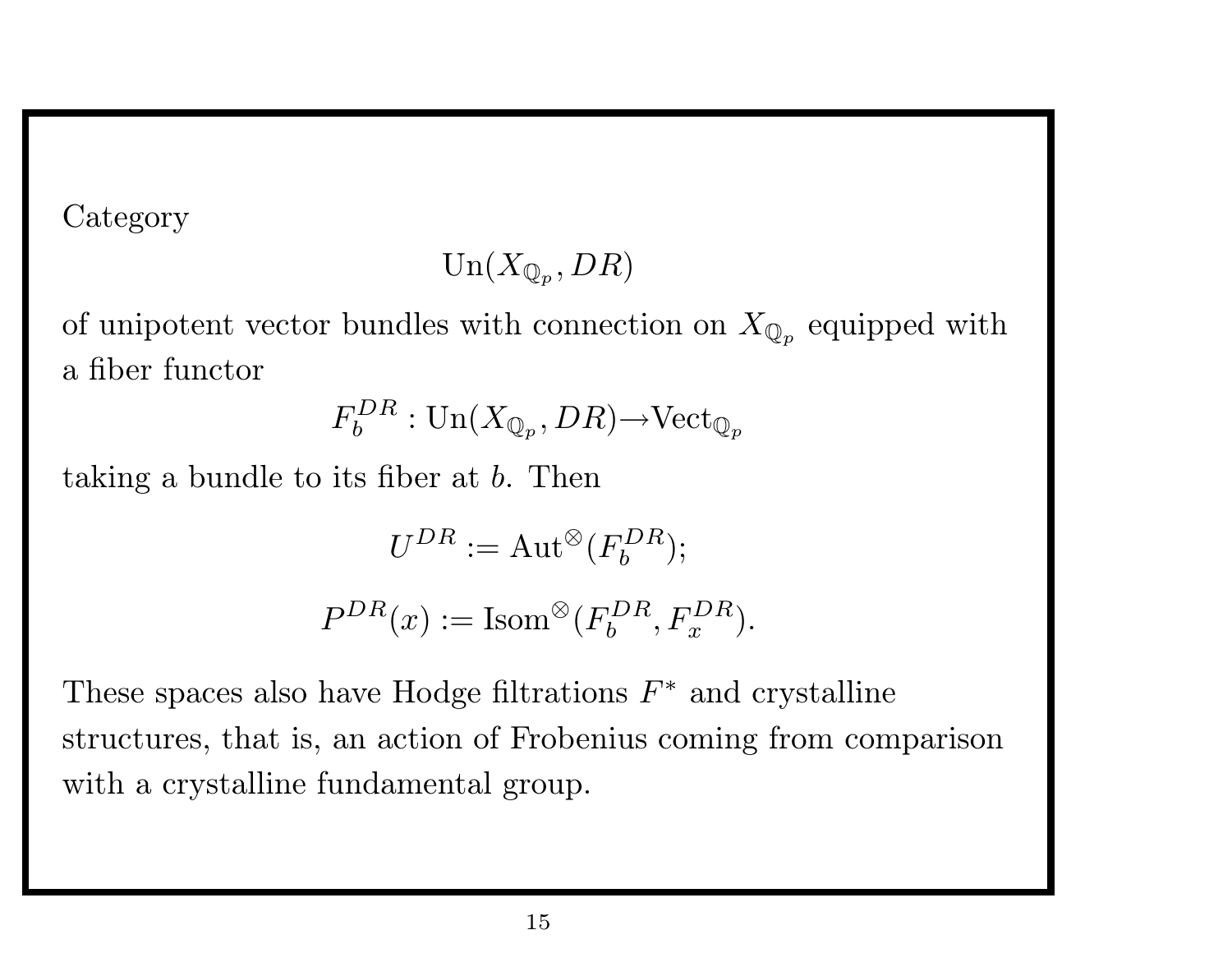#### The classifying map: profinite version

Grothendieck's section conjecture:

$$
X(\mathbb{Q}) \simeq H^1(G, \pi_1^{et}(\bar{X}, b))
$$

via the map

$$
x\mapsto [\pi_1^{et}(\bar X;b,x)].
$$

Non-abelian analogue of the finiteness conjecture for Tate-Shafarevich groups.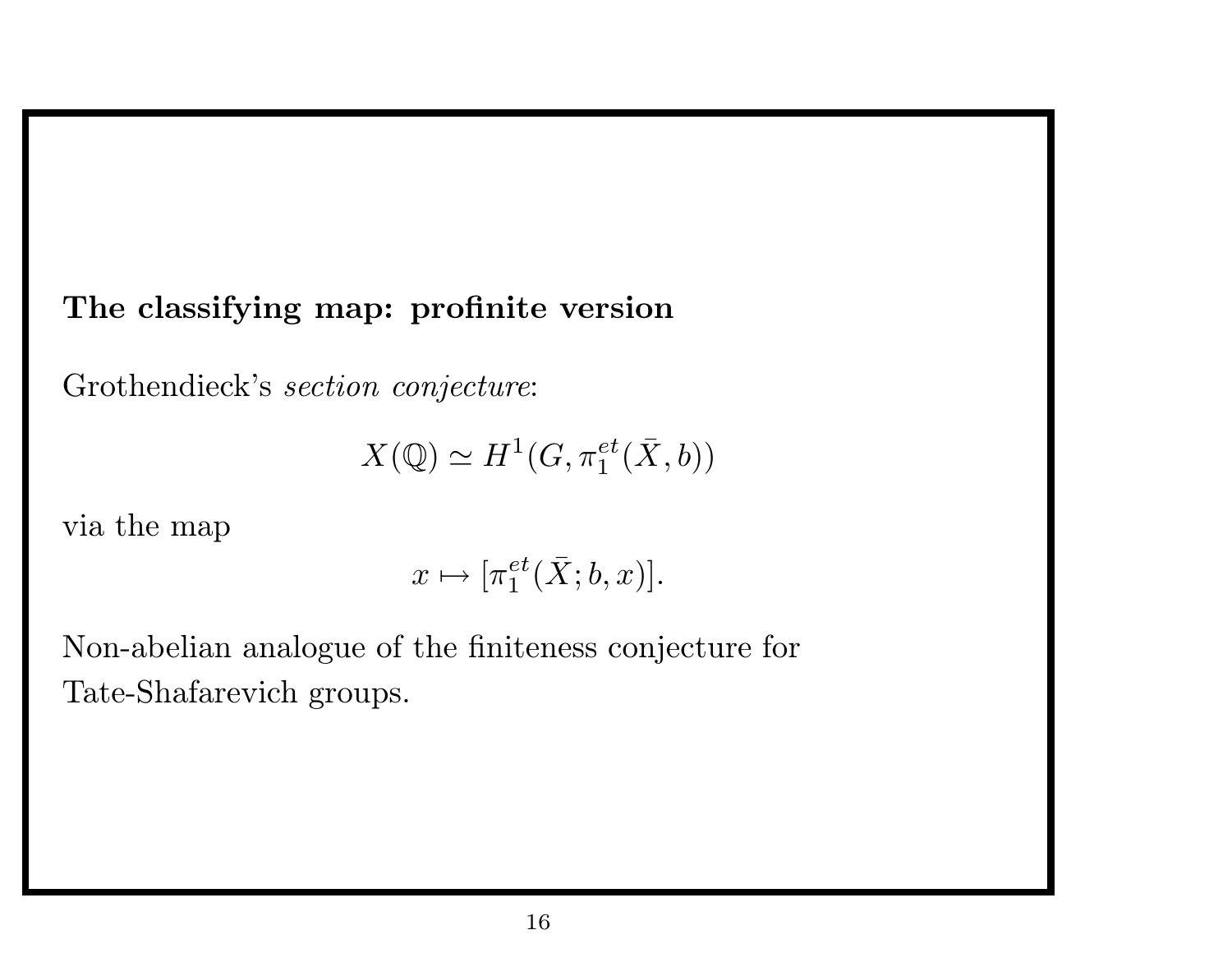### The classifying map: motivic version

The motivic fundamental group lies between pro-finite fundamental groups and homology in complexity:

$$
\begin{matrix} \hat{\pi}_1(\bar{X},b) \\ & | \\ \pi_1^{\mathcal{M}}(\bar{X},b) \\ & | \\ H_1(\bar{X}) \end{matrix}
$$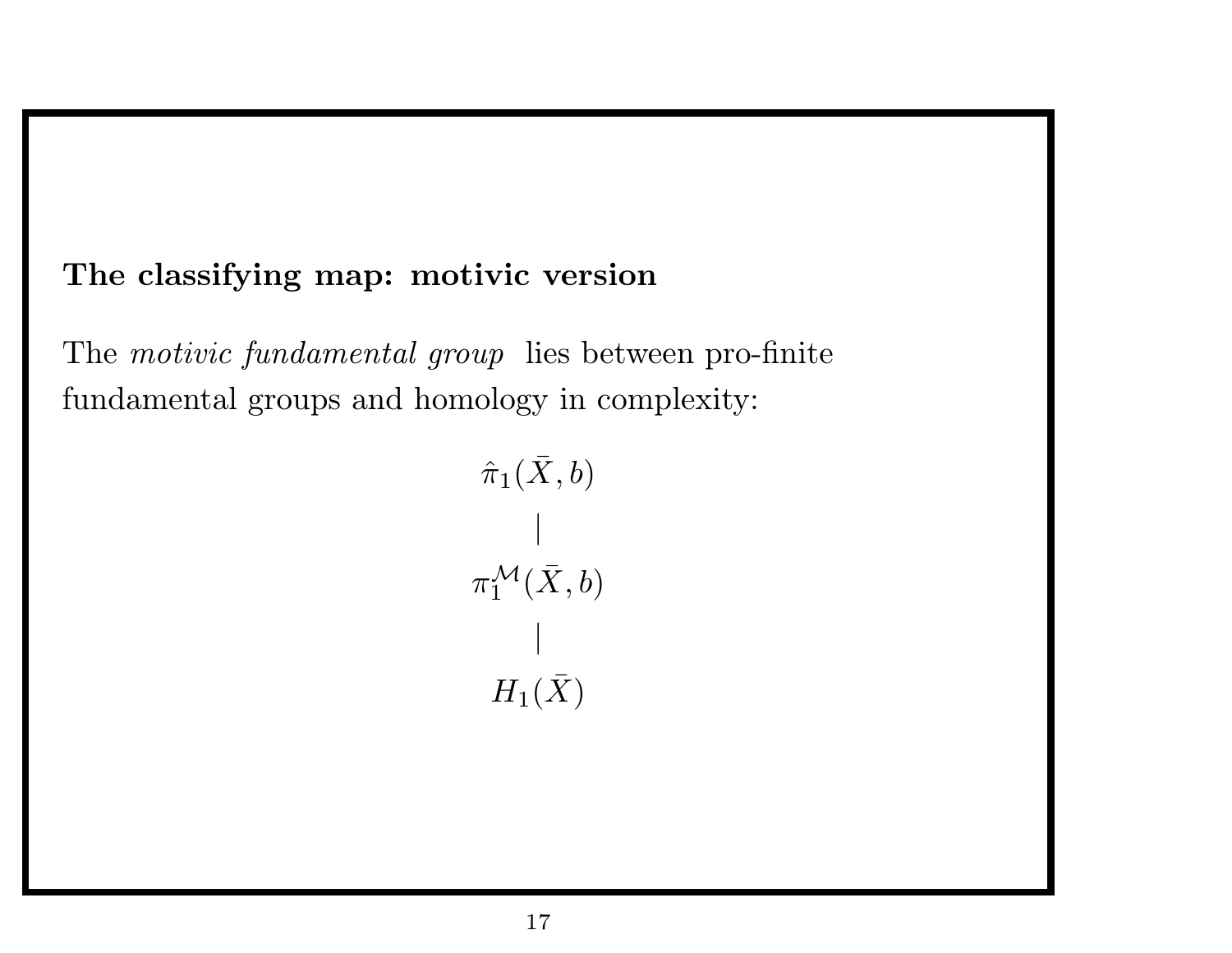The motivic classifying map is defined using motivic paths

$$
X(\mathbb{Q}) {\rightarrow} H^1_{\mathcal{M}}(G,U);
$$

$$
x\mapsto [P(x)],
$$

except the target space needs clarification.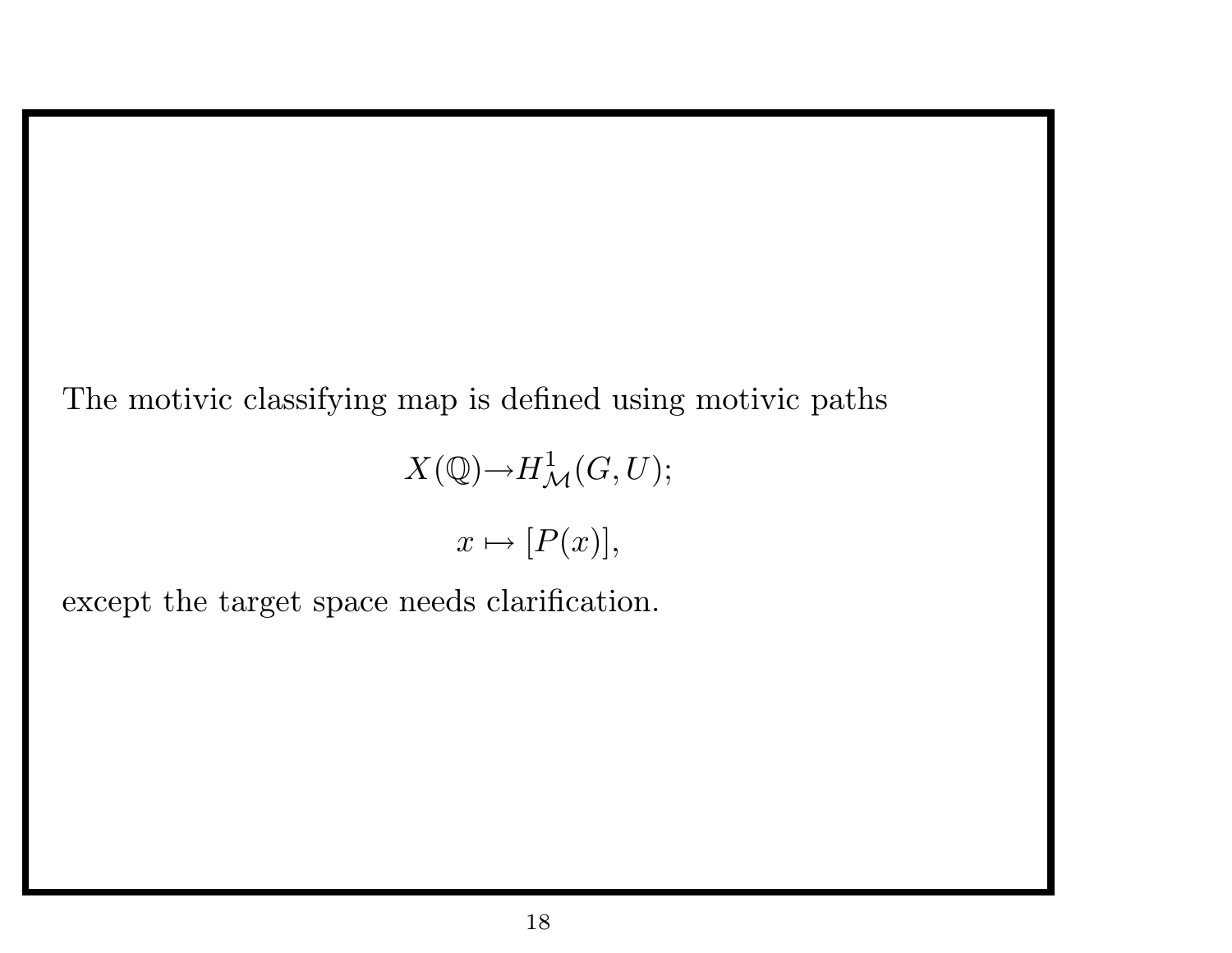#### Motivic descent

The most important component of the classifying map is the  $\mathbb{Q}_p$ -étale realization:

$$
X(\mathbb{Q}) \to H^1_f(G, U^{et});
$$
  

$$
x \mapsto [P^{et}(x)],
$$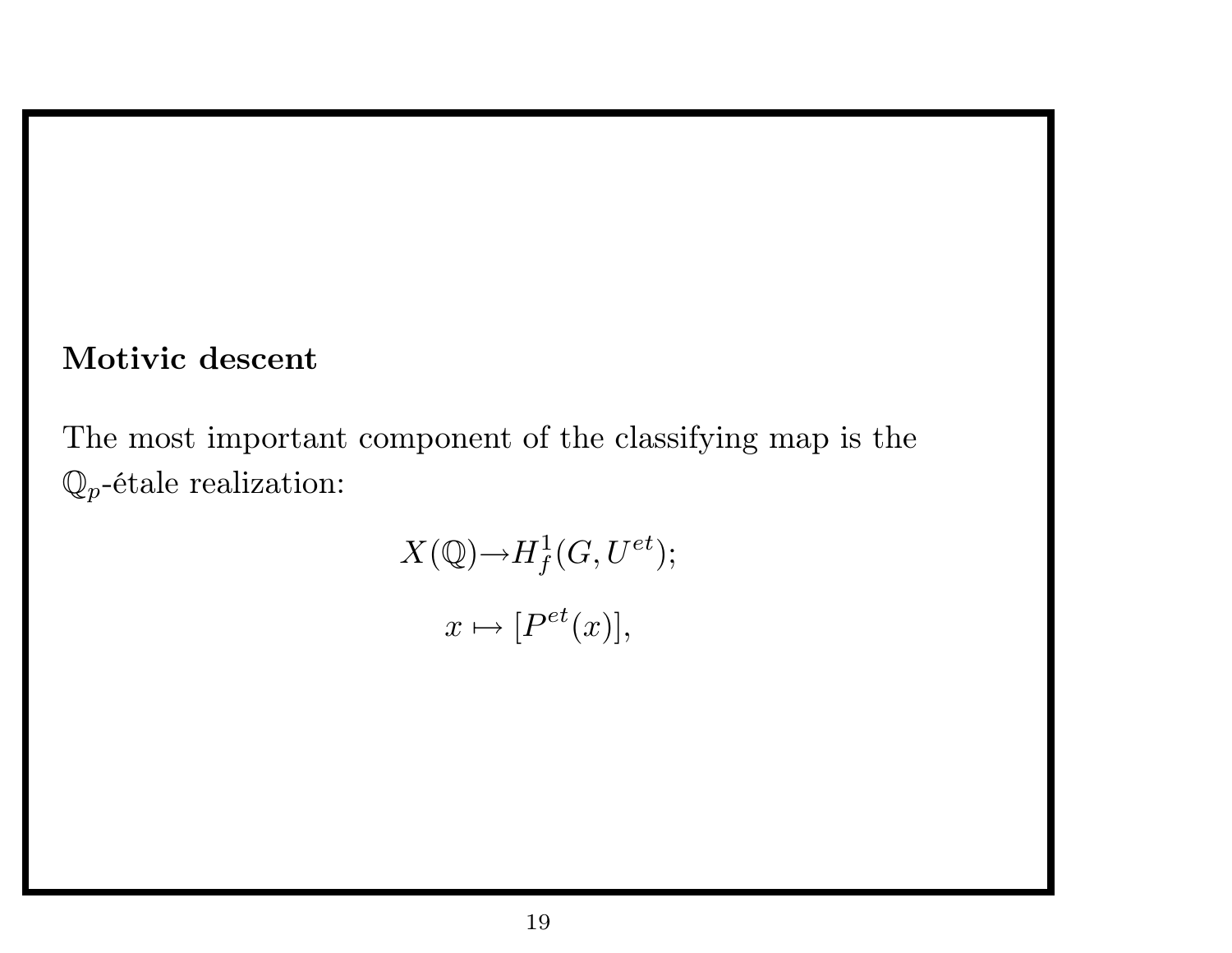This map is actually <sup>a</sup> tower coming from the descending central series of  $U$ :



corresponding to motivic descent.

At the bottom we have the usual Tate module  $T_pJ$  of the Jacobian  $J$  of  $X$ .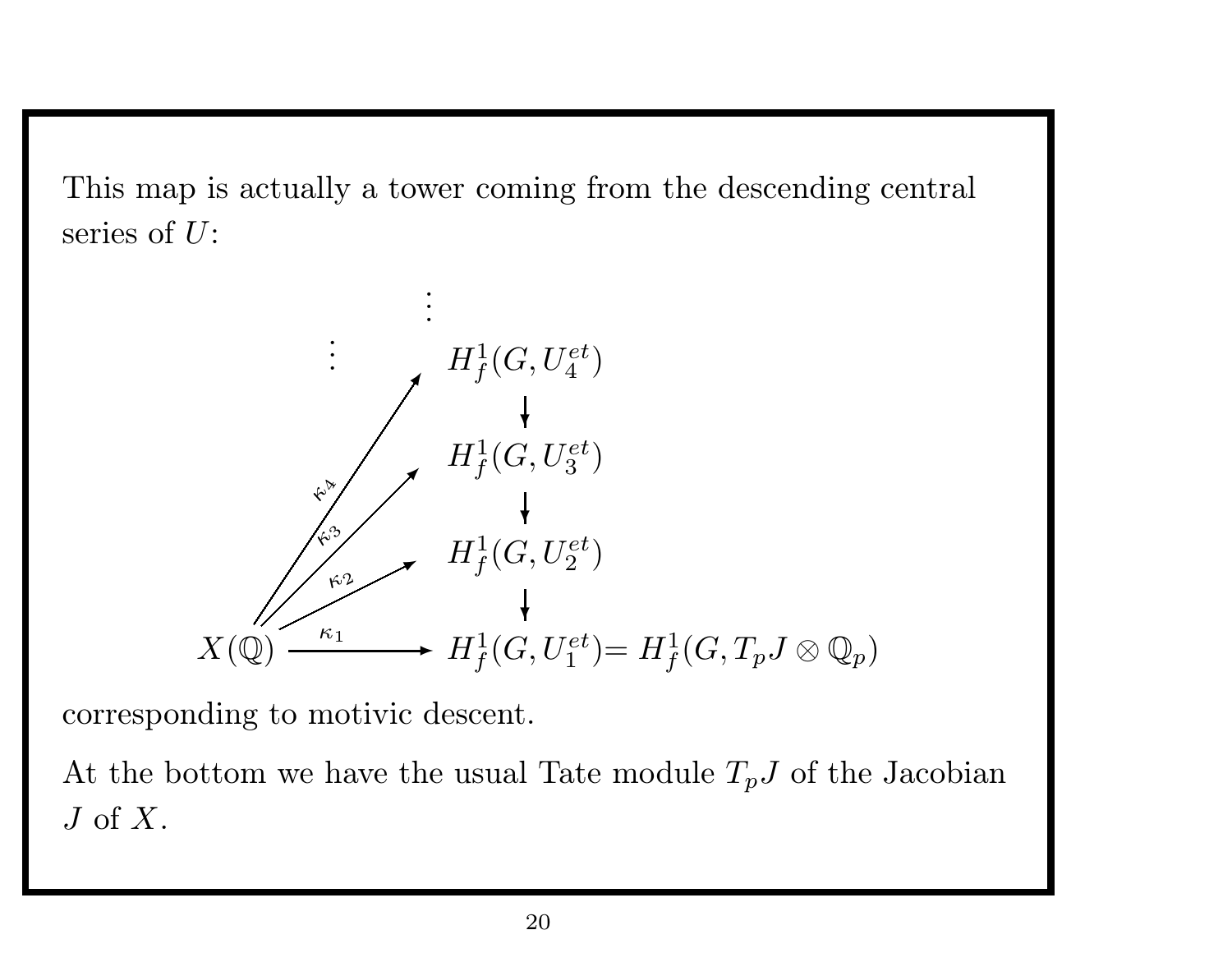The tower has other realizations that fit into commutative diagrams

$$
X(\mathbb{Q}) \longrightarrow X(\mathbb{Q}_p)
$$
\n
$$
\downarrow \qquad \qquad \downarrow
$$
\n
$$
H_f^1(G, U_n) \xrightarrow{\operatorname{loc}_p} H_f^1(G_p, U_n) \xrightarrow{D} U_n^{DR}/F^0
$$

where the bottom horizontal maps occur in the category of algebraic varieties, while the vertical maps are transcendental. Thus, the difficult inclusion  $X(\mathbb{Q}) \subset X(\mathbb{Q}_p)$  has been replaced by the algebraic map  $D \circ \text{loc}_p$ .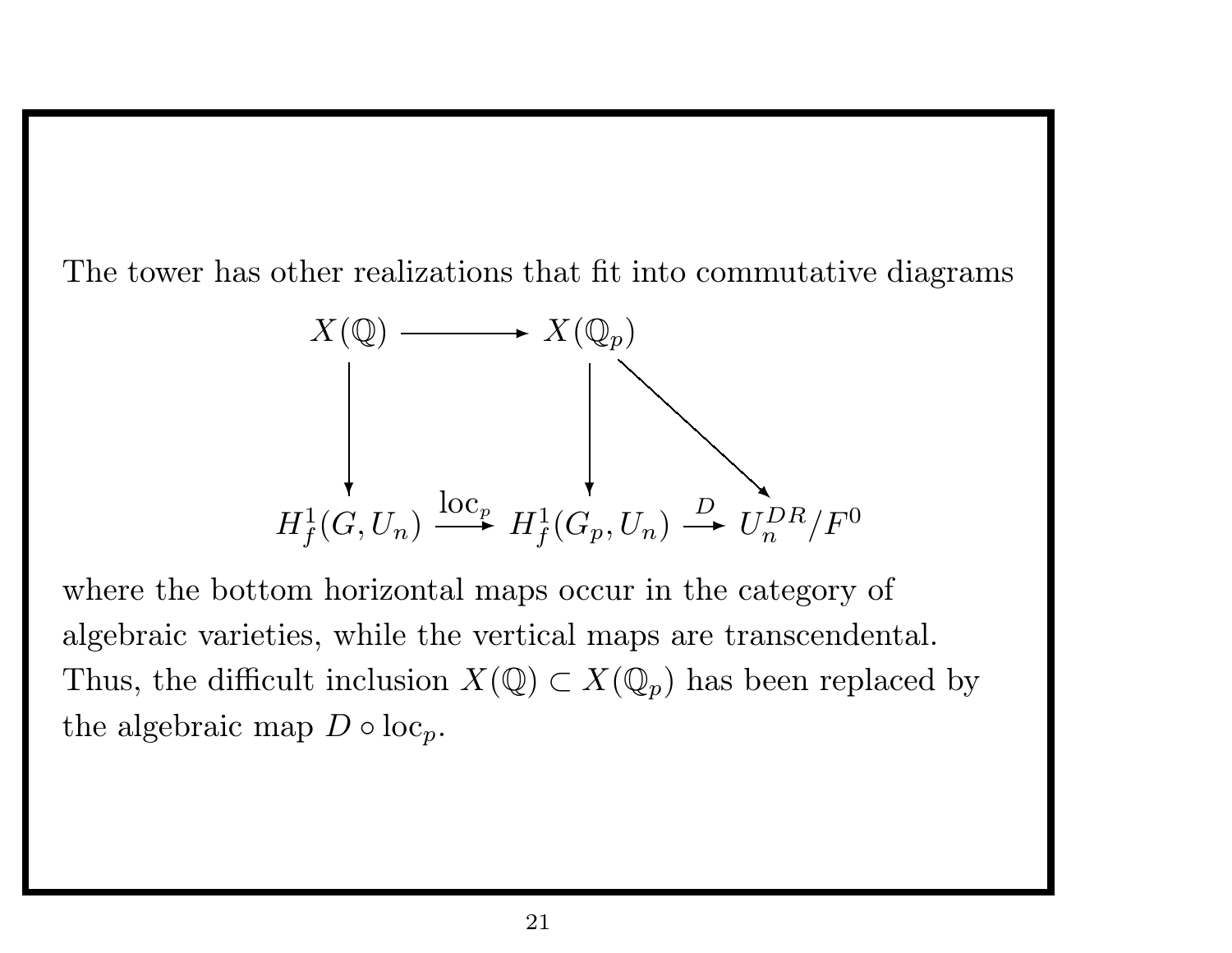The De Rham/crystalline fundamental group  $U^{DR}$  is equipped with <sup>a</sup> Frobenius action and <sup>a</sup> Hodge filtration

$$
U^{DR} \supset \cdots F^{-n} \supset \cdots F^{-1} \supset F^0
$$

by subgroups, so that

$$
U^{DR}/F^0
$$

classifies torsors with compatible De Rham/crystalline structures. The map

$$
X(\mathbb{Q}_p){\rightarrow}U^{DR}/F^0
$$

sends a point x to the set  $P^{DR}(x)$  of De Rham/crystalline paths from  $b$  to  $x$ .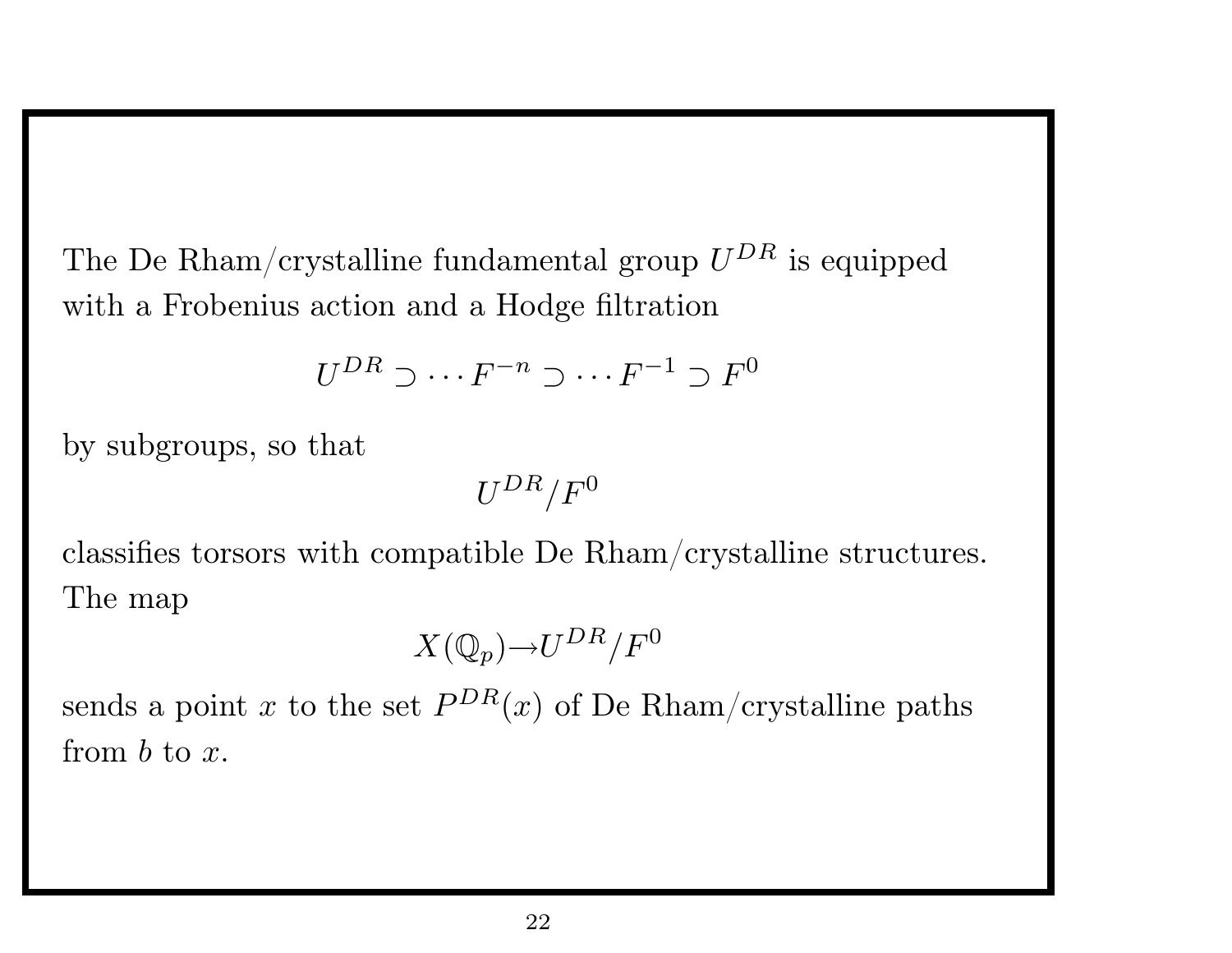Theorem 1 Suppose

 $D \circ loc_p(H_f^1(G, U_n)) \subset U_n^{DR}/F^0$ 

is not Zariski dense for some n. Then  $X(\mathbb{Q})$  is finite.

Can use this to prove finiteness of points on some families of curves, e.g., Fermat curves.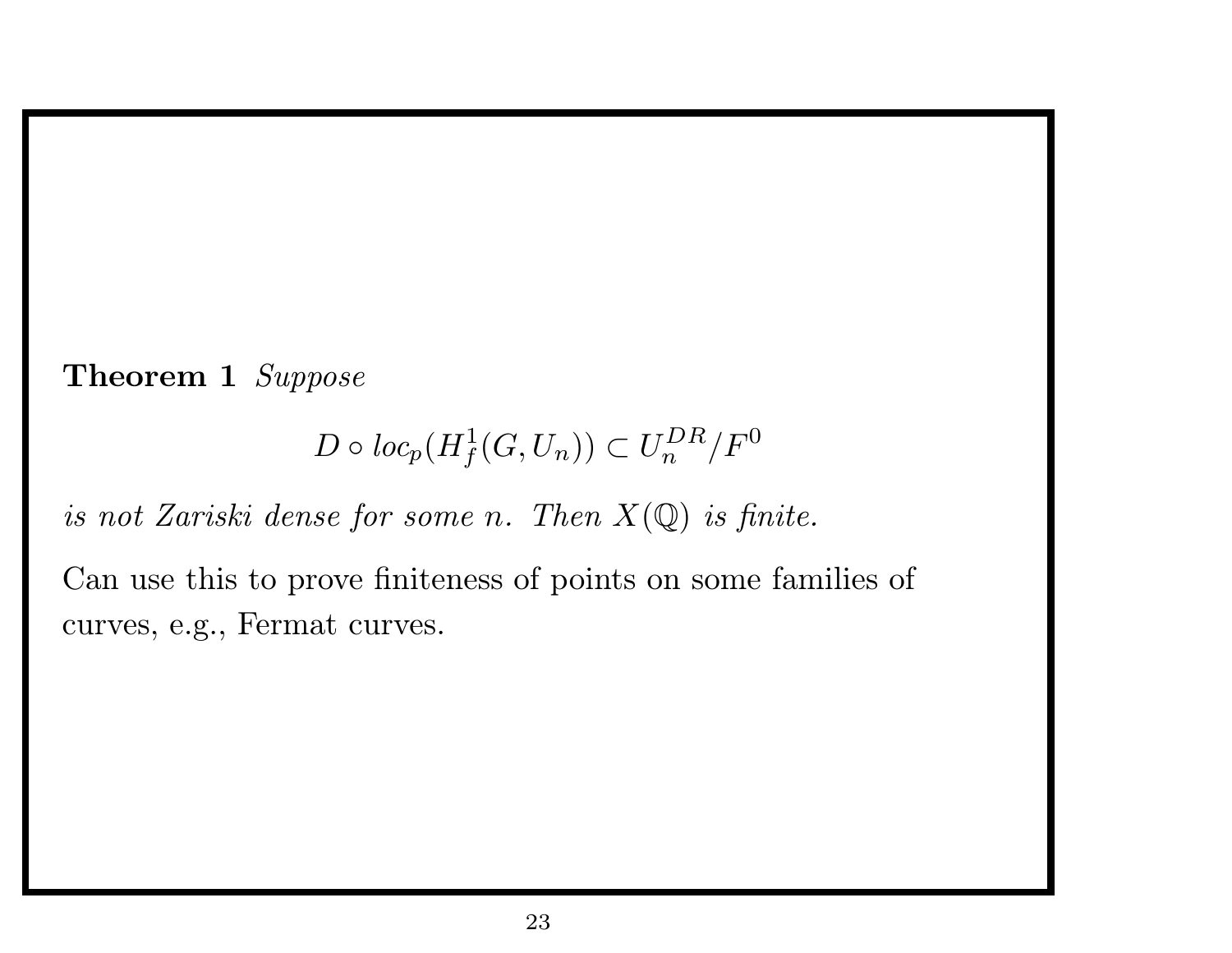Idea of proof: There is a non-zero algebraic function  $\alpha$ 



vanishing on  $D \circ \text{loc}_p [H^1_f]$  $f(G, U_n)$ . Hence,  $\alpha \circ \kappa_n^{DR}$  vanishes on  $X(\mathbb{Q})$ . But this function is a non-vanishing convergent power series on each residue disk. □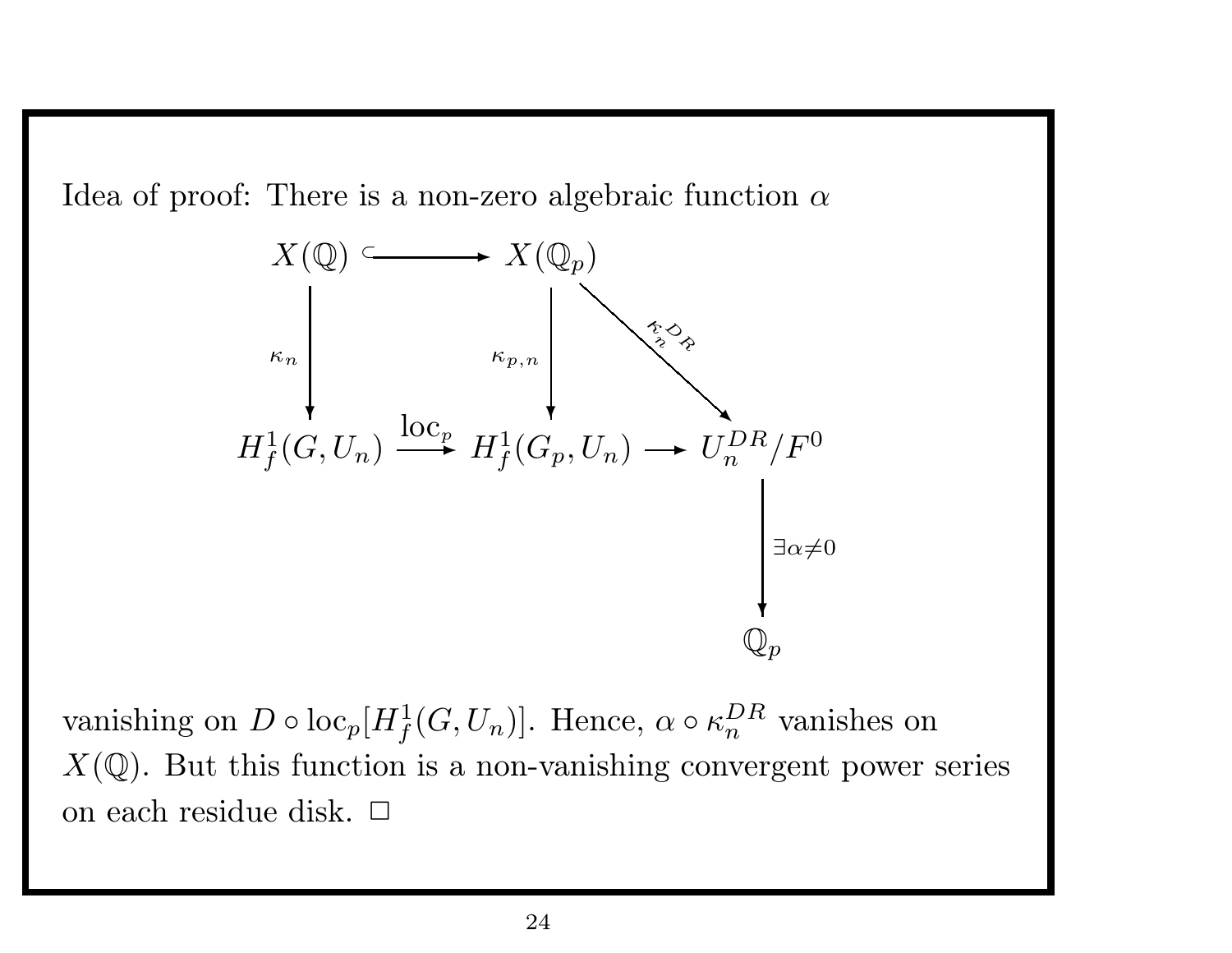The last assertion relies on an explicit computation of the map

$$
X(\mathbb{Q}_p){\rightarrow}U^{DR}/F^0
$$

 $\quad$  in terms of p-adic iterated integrals. Furthermore,

the algebraic map

$$
H_f^1(G, U_n) \xrightarrow{\operatorname{loc}_p} H_f^1(G_p, U_n) \xrightarrow{D} U^{DR}/F^0
$$

can be computed in principle.

(Hypothesis H).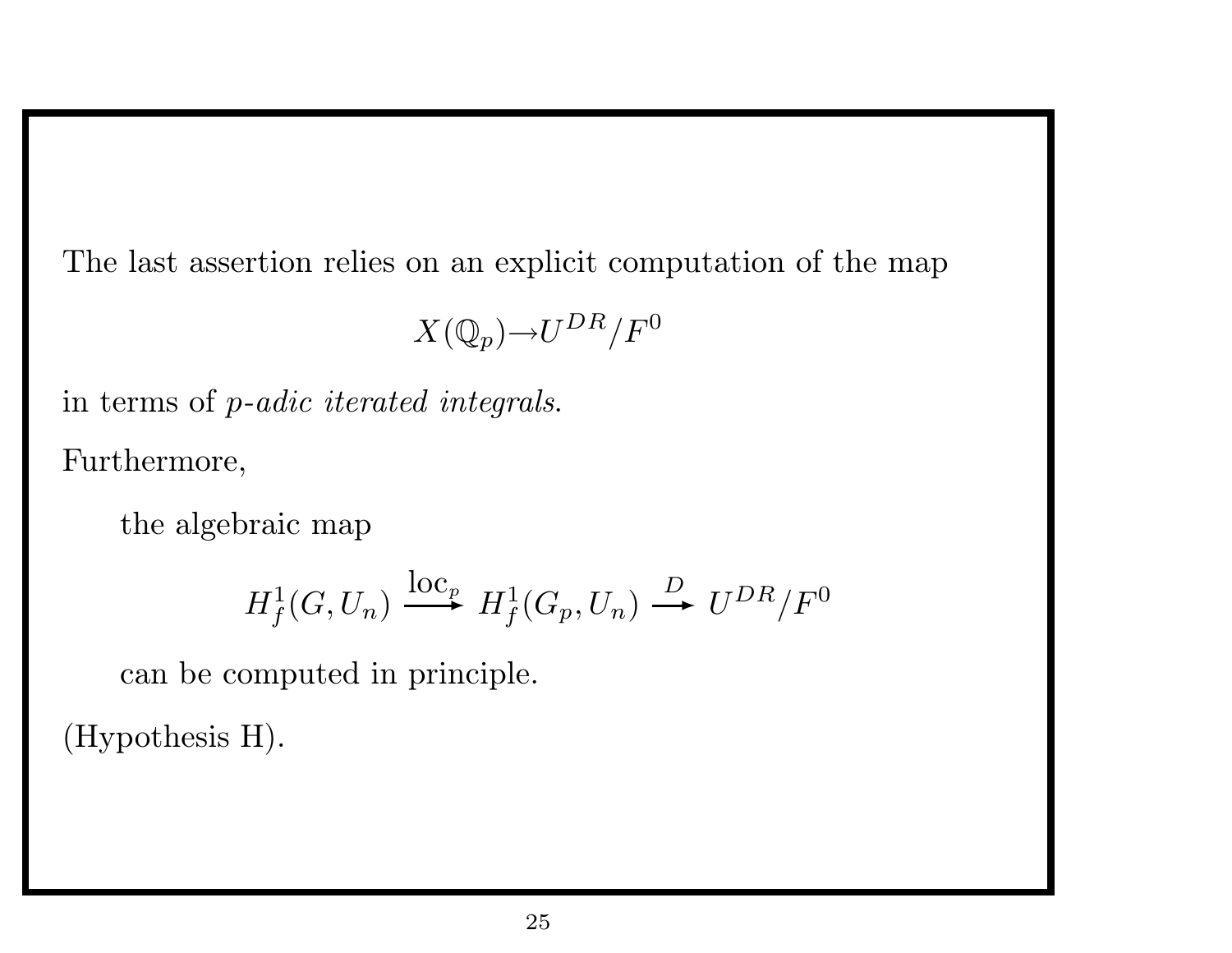Assuming standard motivic conjectures, e.g., the Fontaine-Mazur conjecture on representations of geometric origin, one can effectively compute an  $n$  such that the hypothesis is satisfied. Thus, the F-M conjecture provides an explicit  $\alpha$  such that  $\alpha \circ \kappa_n^{DR}$ vanishes on  $X(\mathbb{Q}) \subset X(\mathbb{Q}_p)$ .

With a sufficiently accurate knowledge of  $\alpha$ , we can compute a lower bound for the distance between the zeros of  $\alpha$  on the residue disks of  $X(\mathbb{Q}_p) = X(\mathbb{Z}_p)$ . Use this to find m such that the zeros of  $\alpha$  are separated modulo  $p^m$ , leaving us with an injection

 $X(\mathbb{Q}){\hookrightarrow}X(\mathbb{Z}/p^m).$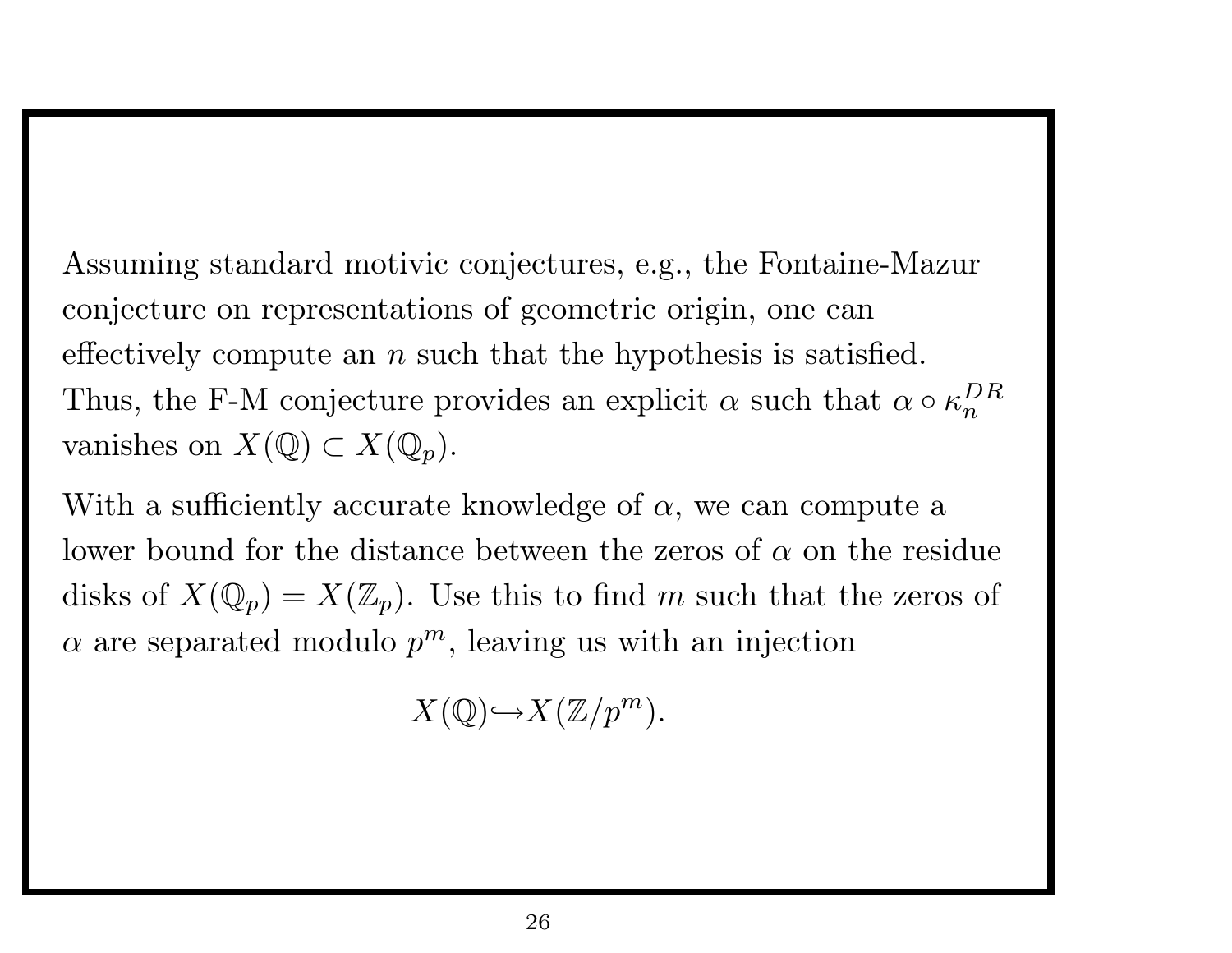From this, we get an injection

$$
X(\mathbb{Q}){\hookrightarrow}J(\mathbb{Z}/p^m)
$$

and hence, an injection

 $X(\mathbb{Q}){\hookrightarrow}J(\mathbb{Q})/NJ(\mathbb{Q})$ 

for  $N = |J(\mathbb{Z}/p^m)|$ .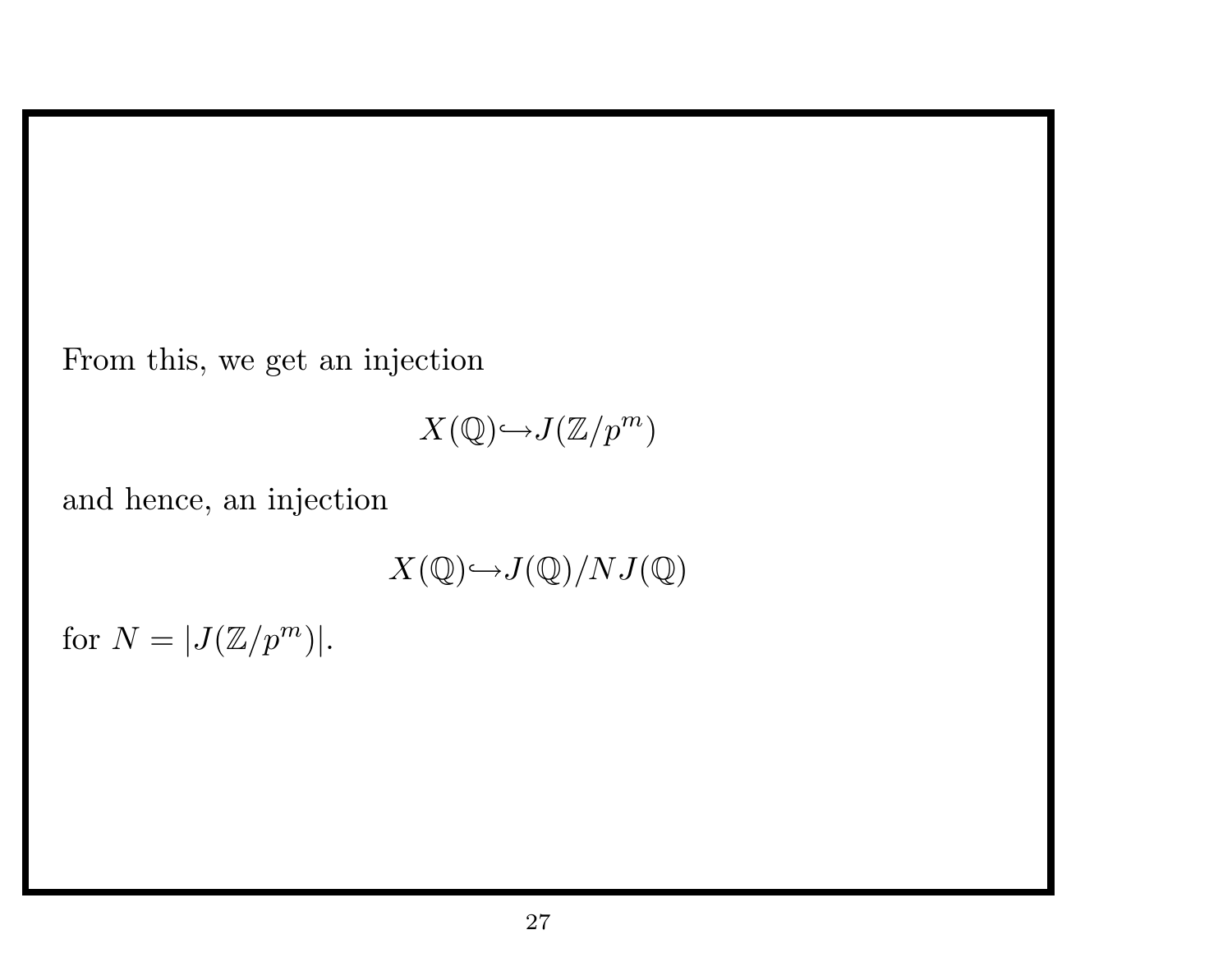Thus, we have also an injection

 $X({\mathbb Q}){\hookrightarrow} H^1_f$  $f^1_1(G, J[N]) \subset H^1(G_T, J[N]),$ 

where  $T = S \cup \{p\} \cup \{l : l|N\}$  with S the set of primes of bad reduction for X, and  $G_T = \text{Gal}(\mathbb{Q}_T/\mathbb{Q})$  for the maximal extension  $\mathbb{Q}_T$  of  $\mathbb Q$  unramified outside T. Therefore, the motivic theory has provided us with an ambient space

$$
H^1(G_T,J[N])
$$

inside which to start the descent.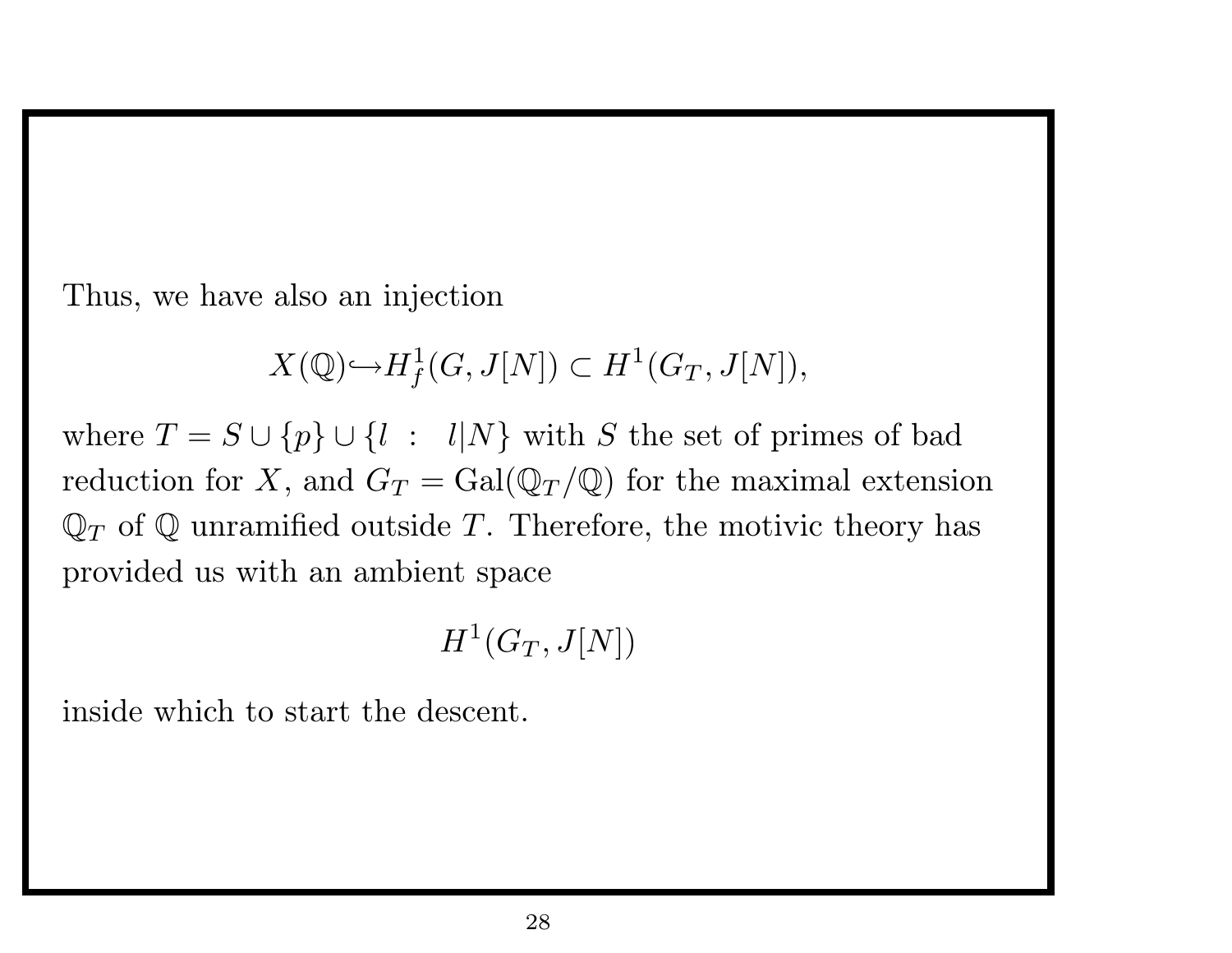Non-abelian profinite descent

$$
J[N] \simeq \pi^{et,ab}(\bar{X},b)/N
$$

is a quotient of  $\pi_1^{et}(\bar{X}, b)$ . Let  $A_i$  be a cofinal system of finite quotient groups of  $\pi_1^{et}(\bar{X}, b)$ , so that  $A_0 = J[N]$  and having the property that

 $H^1(G, \pi_1^{et}(\bar{X},b)) = \varprojlim H^1(G_i, A_i)$ 

for some inverse system of restricted ramification Galois groups  $G_i$ with  $G_0 = G_T$ .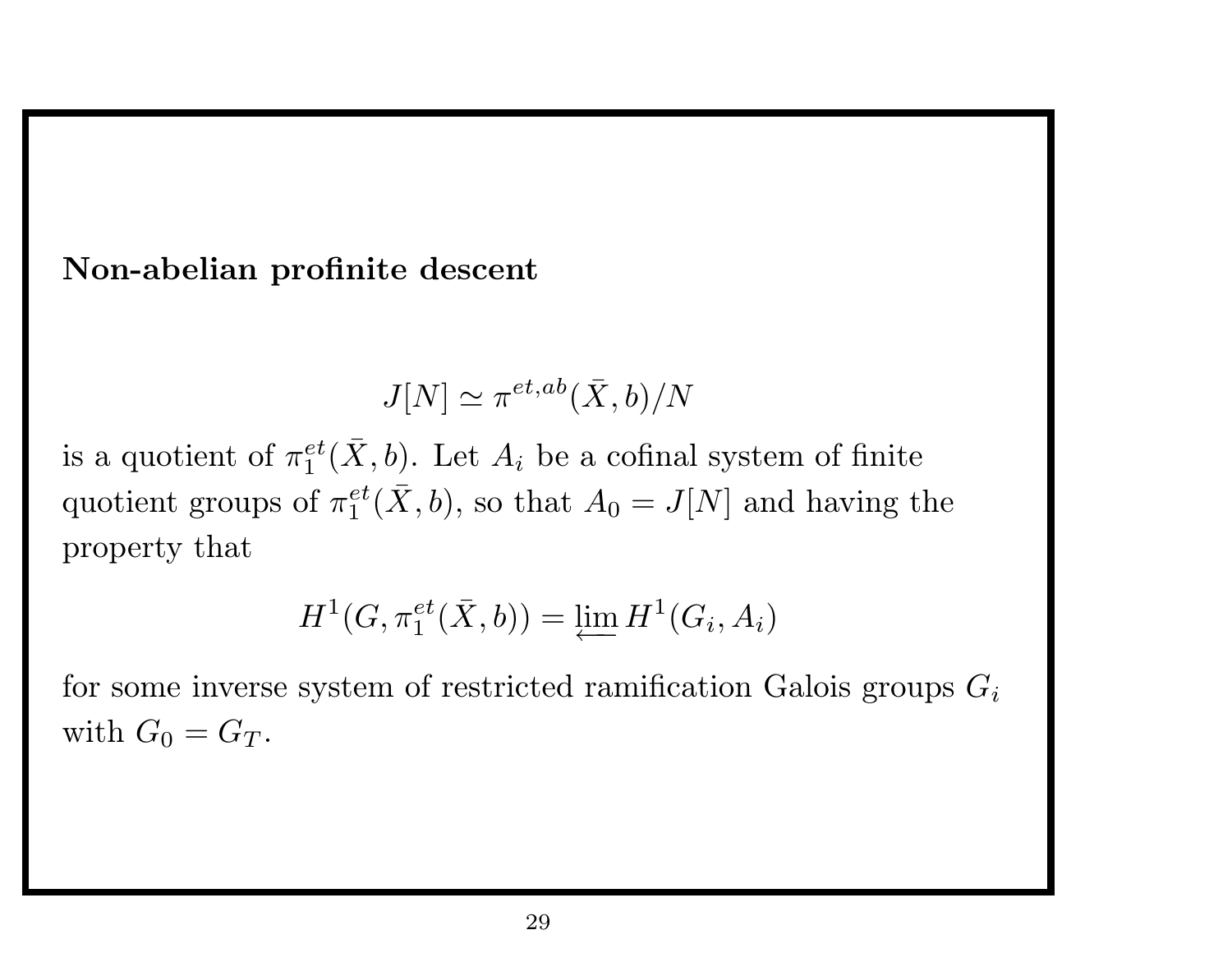Eventually, we have maps

$$
\cdots \quad H^1(G_{i+2}, A_{i+2}) \quad \rightarrow \quad H^1(G_{i+1}, A_{i+1}) \quad \rightarrow \quad H^1(G_i, A_i) \quad \cdots
$$
\n
$$
\downarrow \qquad \qquad \downarrow
$$
\n
$$
\cdots \qquad Im_{i+2} \qquad \rightarrow \qquad Im_{i+1} \qquad \rightarrow \qquad Im_i \qquad \cdots
$$
\nleading to a decreasing sequence of subsets  $Im_i$  of

 $H^1(G_T, J[N])$ .

Since we are dealing with finite Galois cohomology, everything is in principle computable.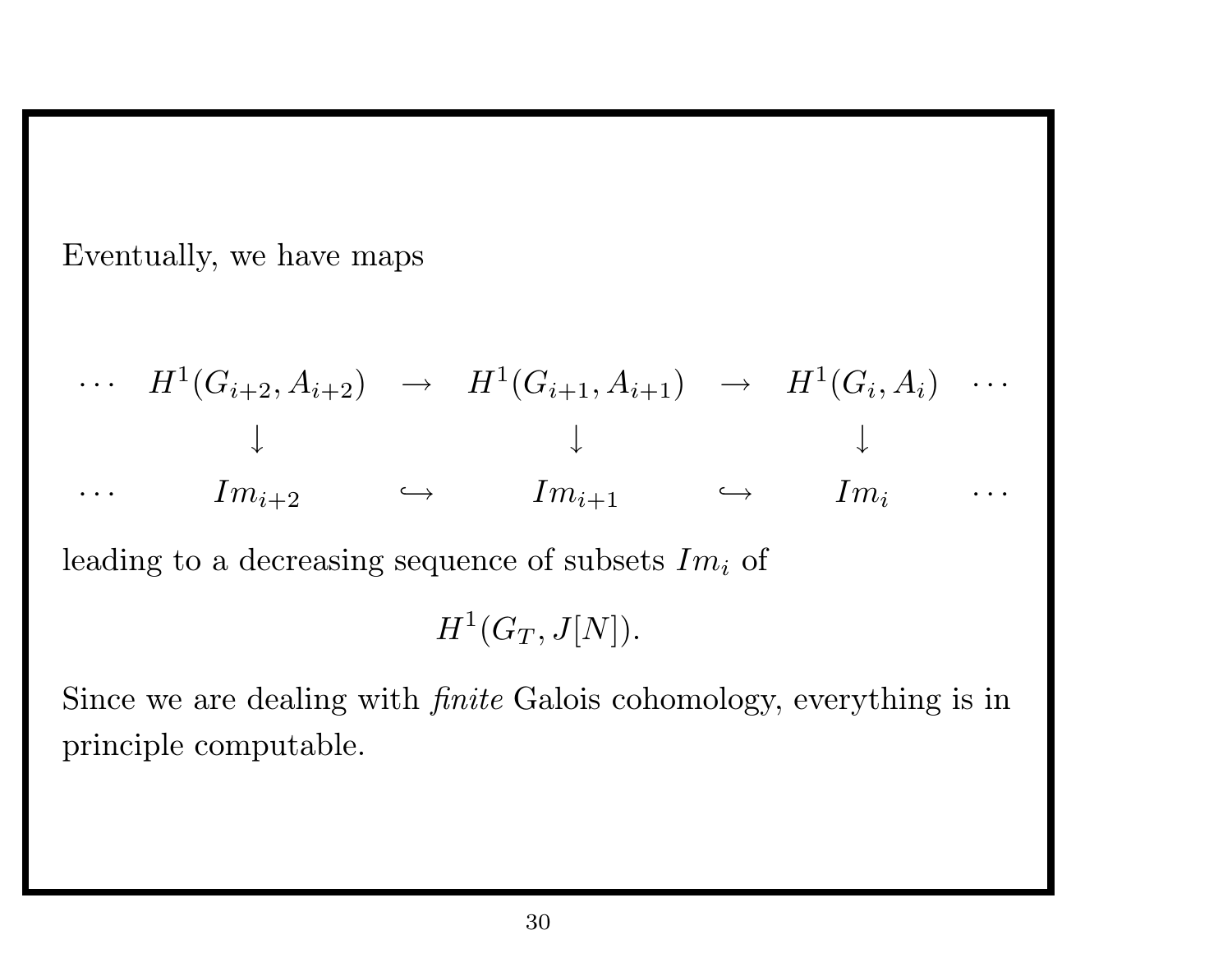Meanwhile, there is also an increasing sequence of subsets

$$
\cdots X(\mathbb{Q})_{\leq i} \subset X(\mathbb{Q})_{\leq i+1} \subset X(\mathbb{Q})_{\leq i+2} \subset \cdots
$$

coming from points of increasing height.

The section conjecture implies that the two nested sequence of subsets have to meet eventually, i.e.,

$$
X(\mathbb{Q})_m = H^1(G_T, J[N])_n
$$

for some  $m$  and  $n$ , at which point we can conclude

$$
X(\mathbb{Q})_m=X(\mathbb{Q}).
$$

Thus, we have a a terminating algorithm of non-abelian descent. Completes the analogy between the section conjecture and BSD.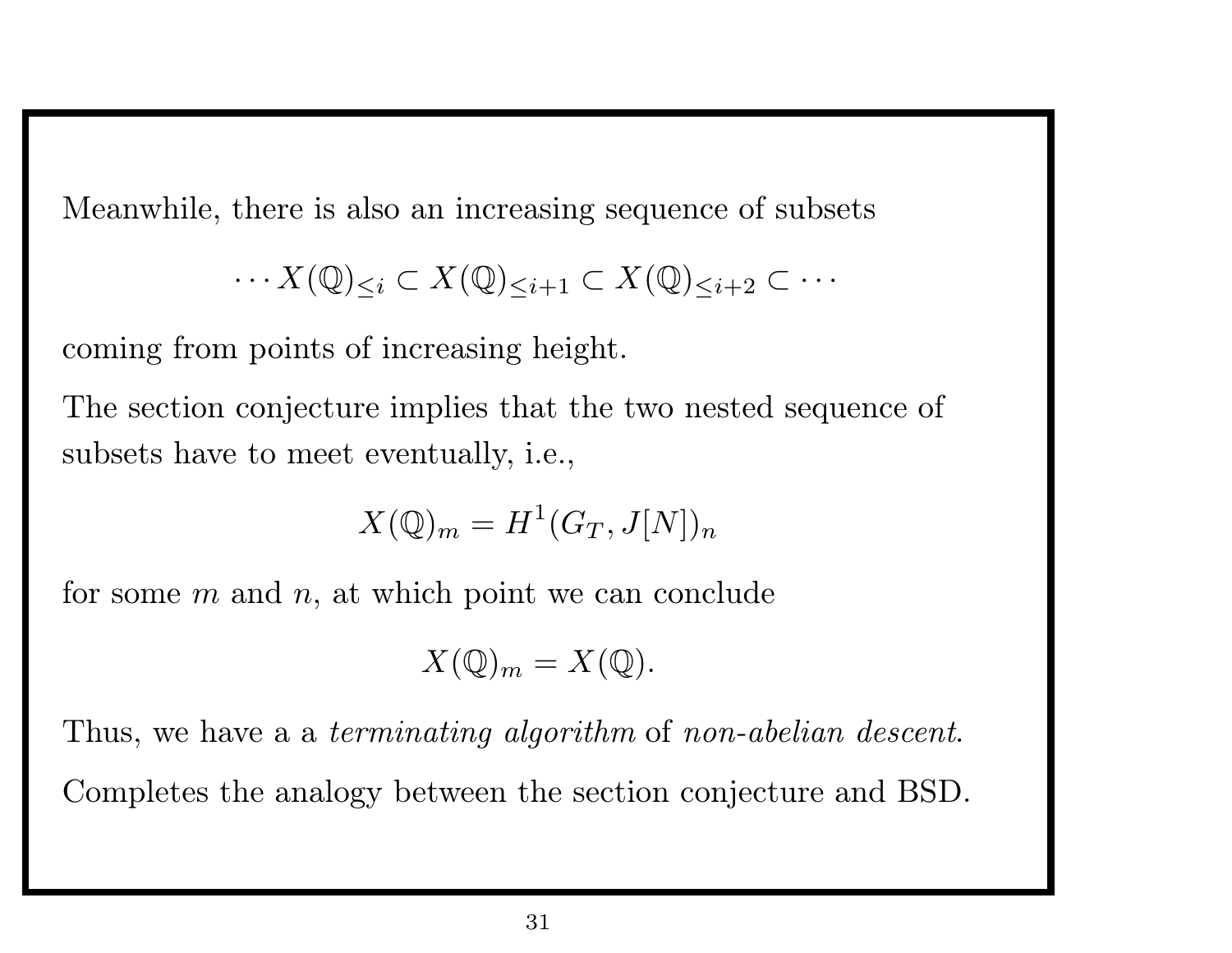Main input of motivic theory, in particular, non-archimedean, non-abelian Hodge theory:

effective lower bound for distances between all points at one non-Archimedean place.

Compare with usual approach to effective Mordell, where one seeks effective upper bound for heights or equivalently,

an effective lower bound for the distance from one fixed point at all places.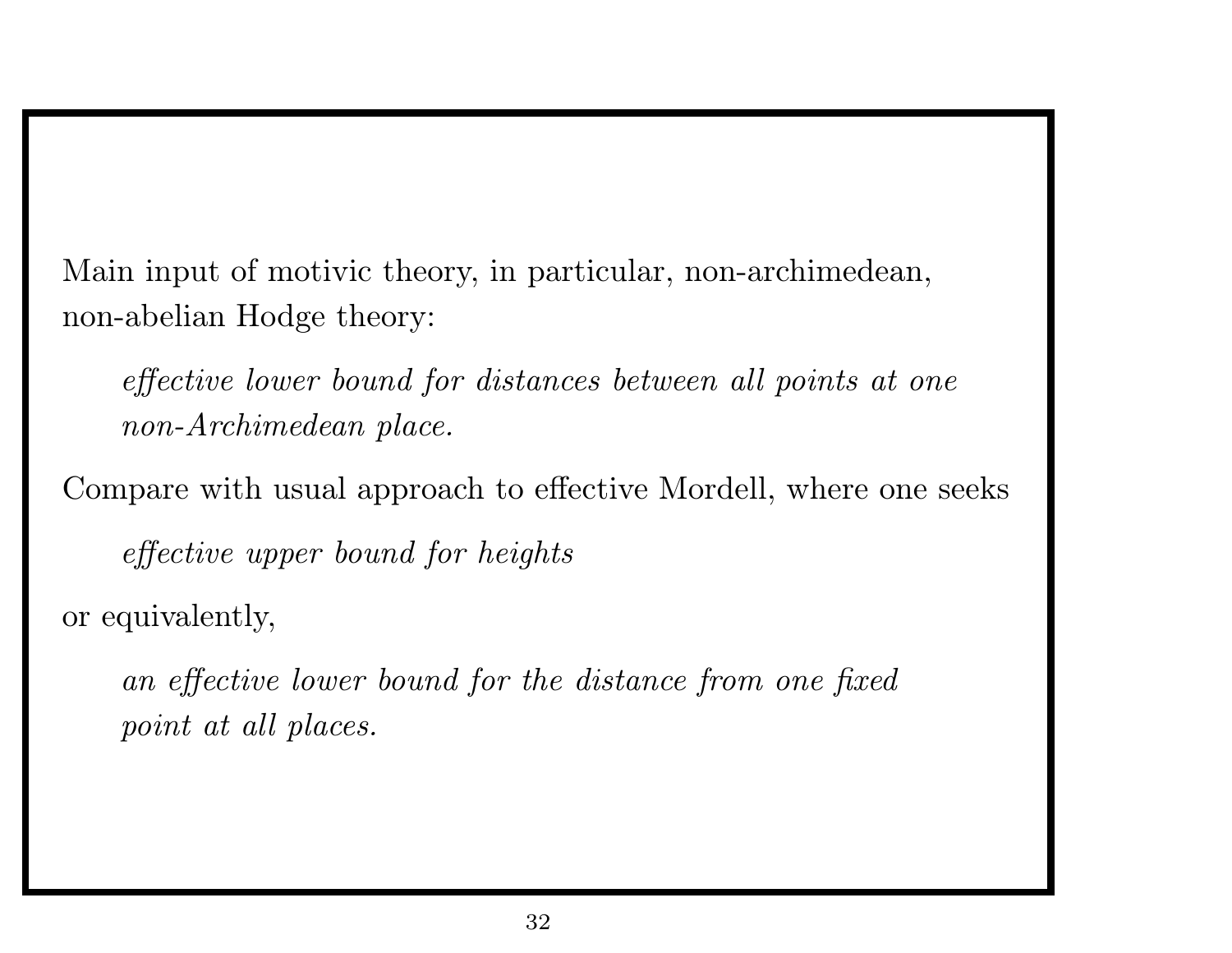Remark on base-points: The original section conjecture considers the exact sequence

$$
0{ \rightarrow } \pi _1^{et} (\bar{X}, b) { \rightarrow } \pi _1^{et} (X) { \rightarrow } G {\rightarrow } 0
$$

and proposes that conjugacy classes of splittings for this sequence should correspond exactly to the rational points of  $X$ . Our discussion assumed that we have one rational base-point  $b$  to start with. But Ambrus Pal shows that the original section conjecture also gives an algorithm for determining the existence of <sup>a</sup> point.

That is, we have

Section conjecture+ Fontaine-Mazur conjecure+hypothesis  $H \Rightarrow$  $X(\mathbb{Q})$  is computable for curves of genus  $\geq 2$ .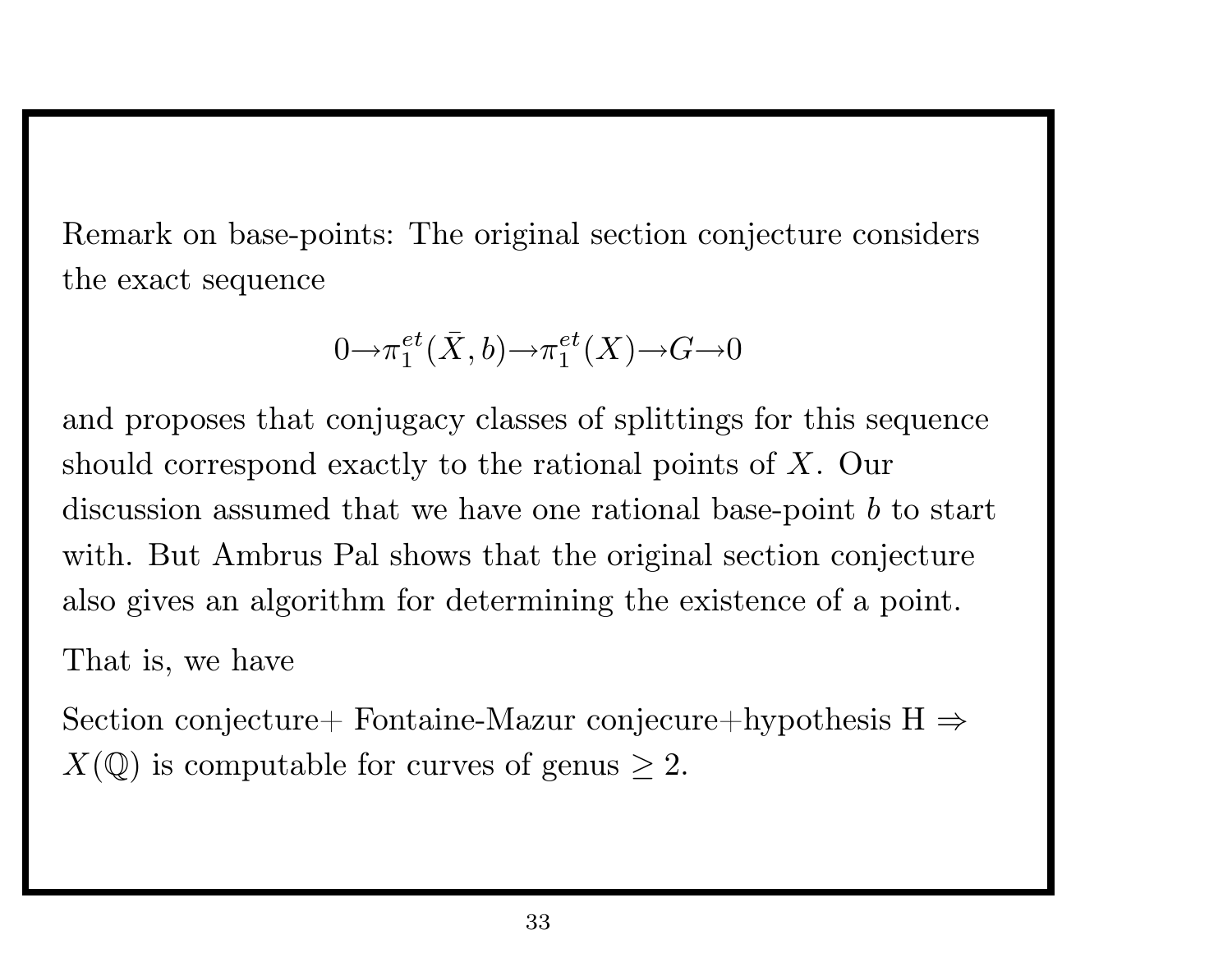### (Non-)Example

Let  $(E, e)$  be the Weierstrass minimal model for an elliptic curve over Q of analytic rank 1.

Let  $X = E \setminus \{e\}$ . Assume we have an integral point  $b \in X(\mathbb{Z})$ already and let

$$
\log_1(z) := \int_v^z dx/y,
$$
  

$$
\log_2(z) := \int_v^z x dx/y
$$
  

$$
D(z) = \int_v^z (dx/y)(xdx/y),
$$

where  $v$  is a tangential base-point at the origin.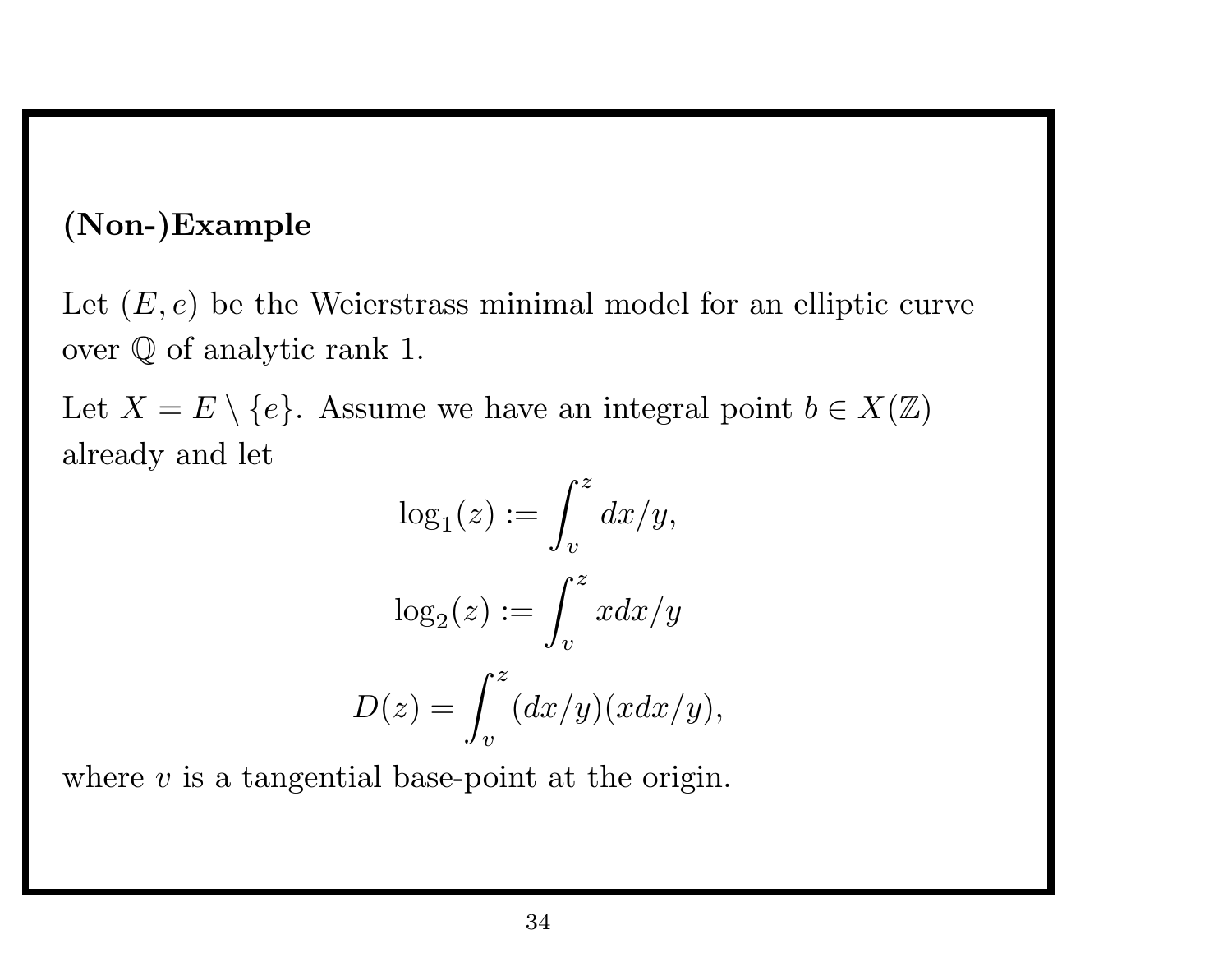Then the set of integral points

 $X(\mathbb{Z}) \subset X(\mathbb{Z}_p)$ 

lies inside the zero set of the analytic function

 $(\log_1(b))^2(D_2(z) - (1/2)\log_1(z)\log_2(z))$  $-(\log_1(z))^2(D_2(b)-(1/2)\log_1(b)\log_2(b)).$